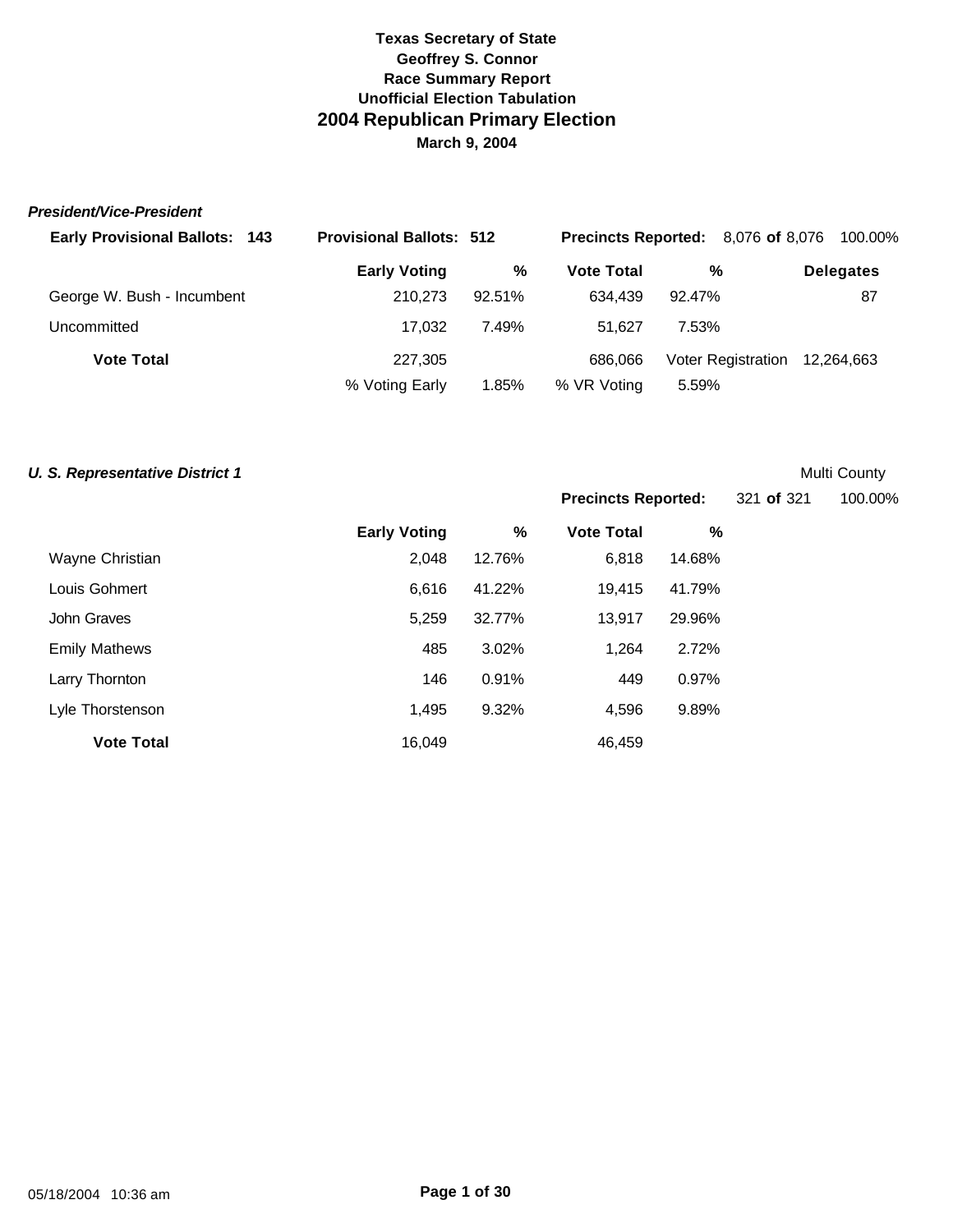$E$ arly

Clint Moore 1,059 11.75% 2,868 11.82% John Nickell 87 0.97% 284 1.17%

Ted Poe 5,621 62.36% 14,788 60.96%

**Vote Total** 24,257

## **U. S. Representative District 2** Multi County

Andrew J. Bolton George Fastuca

Mark Henry

|               |        |                                |        | <b>IVIUILI OUUIILY</b> |
|---------------|--------|--------------------------------|--------|------------------------|
|               |        | Precincts Reported: 221 of 221 |        | 100.00%                |
| <b>Voting</b> | %      | <b>Vote Total</b>              | %      |                        |
| 74            | 0.82%  | 245                            | 1.01%  |                        |
| 1.195         | 13.26% | 3.654                          | 15.06% |                        |
| 978           | 10.85% | 2.418                          | 9.97%  |                        |

| <b>U. S. Representative District 3</b> |                     |        |                            |        |            | Multi County |
|----------------------------------------|---------------------|--------|----------------------------|--------|------------|--------------|
|                                        |                     |        | <b>Precincts Reported:</b> |        | 179 of 179 | 100.00%      |
|                                        | <b>Early Voting</b> | %      | <b>Vote Total</b>          | %      |            |              |
| Sam Johnson - Incumbent                | 4.545               | 82.97% | 12.423                     | 84.05% |            |              |
| <b>Brian Rubarts</b>                   | 933                 | 17.03% | 2.357                      | 15.95% |            |              |
| <b>Vote Total</b>                      | 5.478               |        | 14.780                     |        |            |              |

| <b>U. S. Representative District 4</b> |                     |          |                            |        |            | Multi County |
|----------------------------------------|---------------------|----------|----------------------------|--------|------------|--------------|
|                                        |                     |          | <b>Precincts Reported:</b> |        | 302 of 302 | 100.00%      |
|                                        | <b>Early Voting</b> | %        | <b>Vote Total</b>          | %      |            |              |
| Ralph Hall - Incumbent                 | 7,138               | 77.78%   | 24,035                     | 77.87% |            |              |
| Mike Mosher                            | 836                 | $9.11\%$ | 3.174                      | 10.28% |            |              |
| Mike Murphy                            | 1.203               | 13.11%   | 3,658                      | 11.85% |            |              |
| <b>Vote Total</b>                      | 9,177               |          | 30,867                     |        |            |              |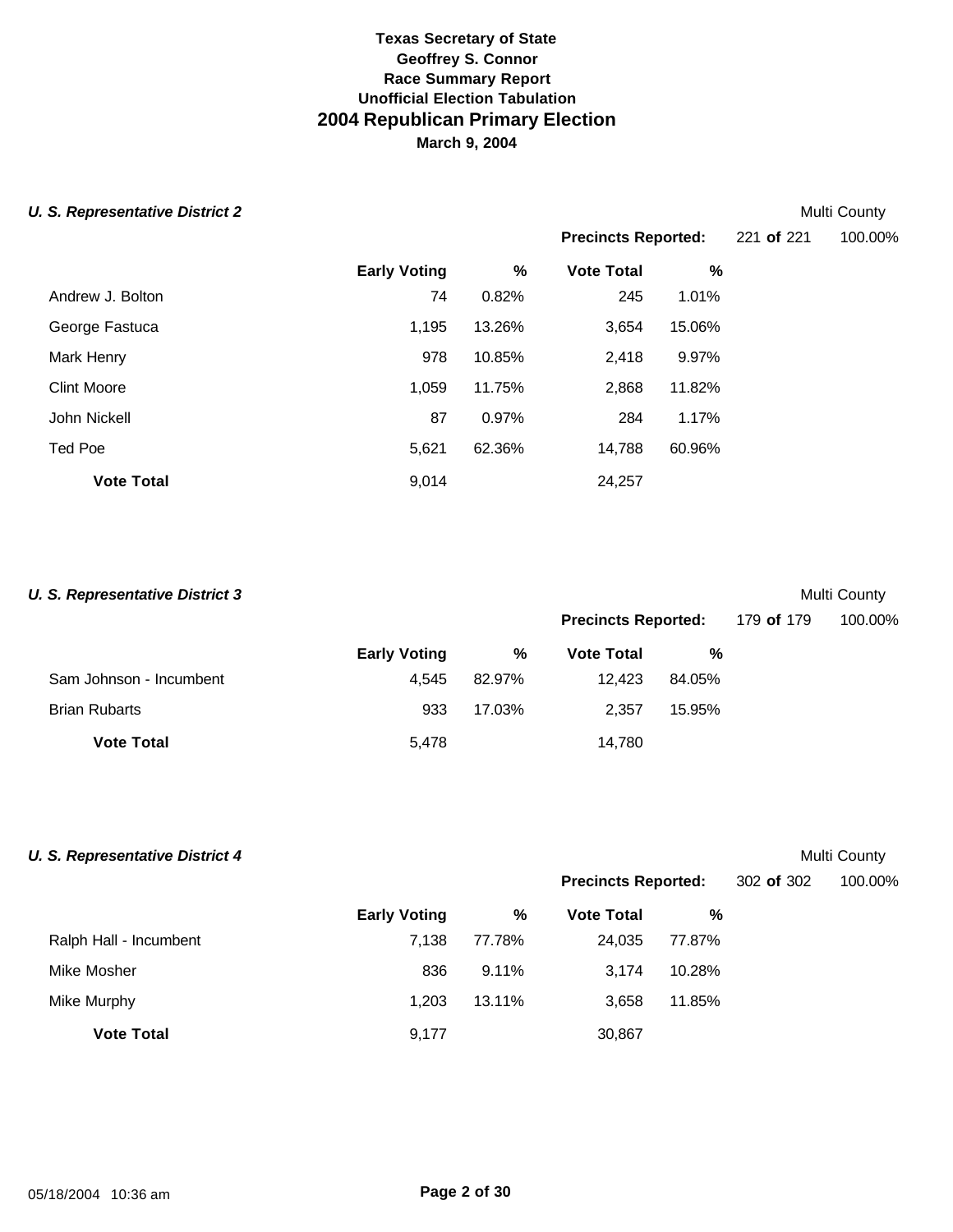| <b>U. S. Representative District 7</b> |                     |        |                            |        |            | Single County |
|----------------------------------------|---------------------|--------|----------------------------|--------|------------|---------------|
|                                        |                     |        | <b>Precincts Reported:</b> |        | 193 of 193 | 100.00%       |
|                                        | <b>Early Voting</b> | %      | <b>Vote Total</b>          | %      |            |               |
| John Culberson - Incumbent             | 9.351               | 93.73% | 26.487                     | 92.20% |            |               |
| Sam Texas                              | 625                 | 6.27%  | 2.242                      | 7.80%  |            |               |
| <b>Vote Total</b>                      | 9,976               |        | 28,729                     |        |            |               |

**U. S. Representative District 9** Multi County

**Precincts Reported:** 234 **of** 234 100.00%

|                   |                     |        | <b>Precincts Reported:</b> |        | 146 of 146 | 100.00% |
|-------------------|---------------------|--------|----------------------------|--------|------------|---------|
|                   | <b>Early Voting</b> | %      | <b>Vote Total</b>          | %      |            |         |
| A.R. Hassan       | 382                 | 15.21% | 1.131                      | 19.02% |            |         |
| Arlette Molina    | 2.130               | 84.79% | 4.816                      | 80.98% |            |         |
| <b>Vote Total</b> | 2,512               |        | 5,947                      |        |            |         |

## **U. S. Representative District 10** Multi County

|                              | <b>Early Voting</b> | %      | <b>Vote Total</b> | %      |  |
|------------------------------|---------------------|--------|-------------------|--------|--|
| John Devine                  | 2,038               | 21.45% | 7,088             | 21.33% |  |
| <b>Teresa Doggett Taylor</b> | 428                 | 4.50%  | 1,493             | 4.49%  |  |
| <b>Pat Elliott</b>           | 141                 | 1.48%  | 1,245             | 3.75%  |  |
| John Kelley                  | 244                 | 2.57%  | 952               | 2.87%  |  |
| Michael T. McCaul            | 2,822               | 29.70% | 7,952             | 23.93% |  |
| Dave Phillips                | 1.312               | 13.81% | 4,452             | 13.40% |  |
| <b>Ben Streusand</b>         | 2,299               | 24.20% | 9,353             | 28.15% |  |
| <b>Brad Tashenberg</b>       | 217                 | 2.28%  | 691               | 2.08%  |  |
| <b>Vote Total</b>            | 9,501               |        | 33,226            |        |  |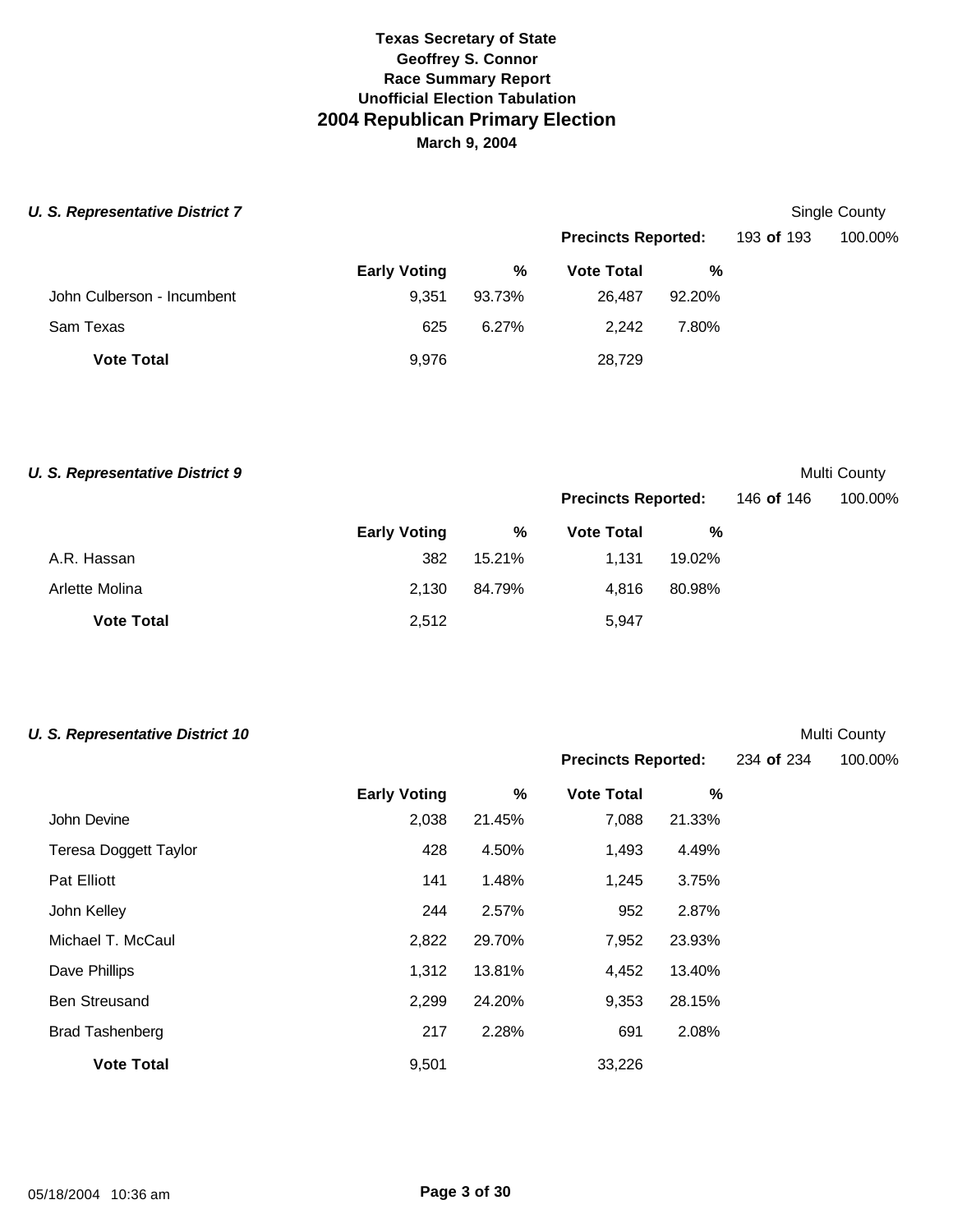## **U. S. Representative District 11** Multi County

|                    |                     |        |                   | <b>Precincts Reported:</b> |  | 100.00% |
|--------------------|---------------------|--------|-------------------|----------------------------|--|---------|
|                    | <b>Early Voting</b> | %      | <b>Vote Total</b> | %                          |  |         |
| Mike Conaway       | 15.875              | 77.68% | 38.785            | 74.53%                     |  |         |
| <b>Bill Lester</b> | 4.562               | 22.32% | 13.251            | 25.47%                     |  |         |
| <b>Vote Total</b>  | 20,437              |        | 52,036            |                            |  |         |

## **U. S. Representative District 15** Multi County

**Precincts Reported:** 274 **of** 274 100.00%

|                    | <b>Early Voting</b> | %      | <b>Vote Total</b> | %      |
|--------------------|---------------------|--------|-------------------|--------|
| Alexander Hamilton | 1.133               | 42.09% | 3.793             | 41.53% |
| Paul B. Haring     | 543                 | 20.17% | 1.953             | 21.38% |
| Michael D. Thamm   | 1.016               | 37.74% | 3.387             | 37.09% |
| <b>Vote Total</b>  | 2,692               |        | 9,133             |        |

| <b>U. S. Representative District 16</b> |                     |        |                            |        |            | Single County |
|-----------------------------------------|---------------------|--------|----------------------------|--------|------------|---------------|
|                                         |                     |        | <b>Precincts Reported:</b> |        | 162 of 162 | 100.00%       |
|                                         | <b>Early Voting</b> | %      | <b>Vote Total</b>          | %      |            |               |
| David Brigham                           | 1,869               | 57.58% | 4,125                      | 53.23% |            |               |
| <b>Bobby Ortiz</b>                      | 1.377               | 42.42% | 3,625                      | 46.77% |            |               |
| <b>Vote Total</b>                       | 3,246               |        | 7,750                      |        |            |               |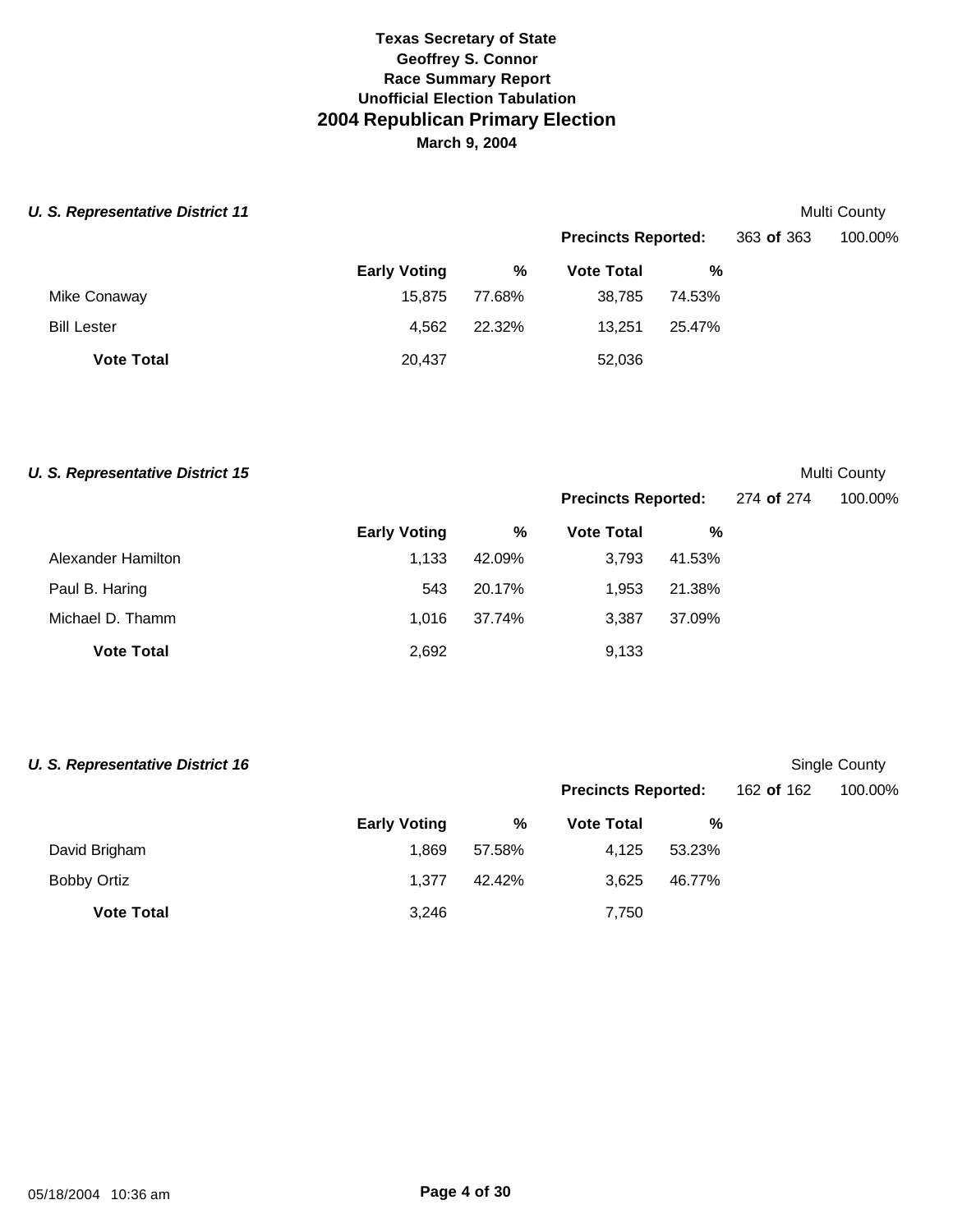## **U. S. Representative District 17** Multi County

|                   |                     |        | <b>Precincts Reported:</b> |        | 322 of 322 | 100.00% |
|-------------------|---------------------|--------|----------------------------|--------|------------|---------|
|                   | <b>Early Voting</b> | %      | <b>Vote Total</b>          | %      |            |         |
| Dave McIntyre     | 2.127               | 21.44% | 10.678                     | 28.20% |            |         |
| Dot Snyder        | 3,657               | 36.86% | 11.567                     | 30.54% |            |         |
| Arlene Wohlgemuth | 4.137               | 41.70% | 15.625                     | 41.26% |            |         |
| <b>Vote Total</b> | 9,921               |        | 37,870                     |        |            |         |

## **U. S. Representative District 24** Multi County

|                   |                     | <b>Precincts Reported:</b> |                   |        | 230 of 230 | 100.00% |
|-------------------|---------------------|----------------------------|-------------------|--------|------------|---------|
|                   | <b>Early Voting</b> | %                          | <b>Vote Total</b> | %      |            |         |
| <b>Bill Dunn</b>  | 326                 | 8.58%                      | 1.094             | 8.86%  |            |         |
| Kenny Marchant    | 2,880               | 75.81%                     | 9.072             | 73.51% |            |         |
| Cynthia Newman    | 360                 | 9.48%                      | 1.103             | 8.94%  |            |         |
| Terry Waldrum     | 233                 | 6.13%                      | 1,073             | 8.69%  |            |         |
| <b>Vote Total</b> | 3,799               |                            | 12,342            |        |            |         |

| <b>U. S. Representative District 25</b> |                     |        |                            |        |            | Multi County |
|-----------------------------------------|---------------------|--------|----------------------------|--------|------------|--------------|
|                                         |                     |        | <b>Precincts Reported:</b> |        | 205 of 205 | 100.00%      |
|                                         | <b>Early Voting</b> | %      | <b>Vote Total</b>          | %      |            |              |
| Regner A. Capener                       | 692                 | 34.14% | 1.787                      | 32.71% |            |              |
| Rebecca Armendariz Klein                | 1.335               | 65.86% | 3.676                      | 67.29% |            |              |
| <b>Vote Total</b>                       | 2,027               |        | 5,463                      |        |            |              |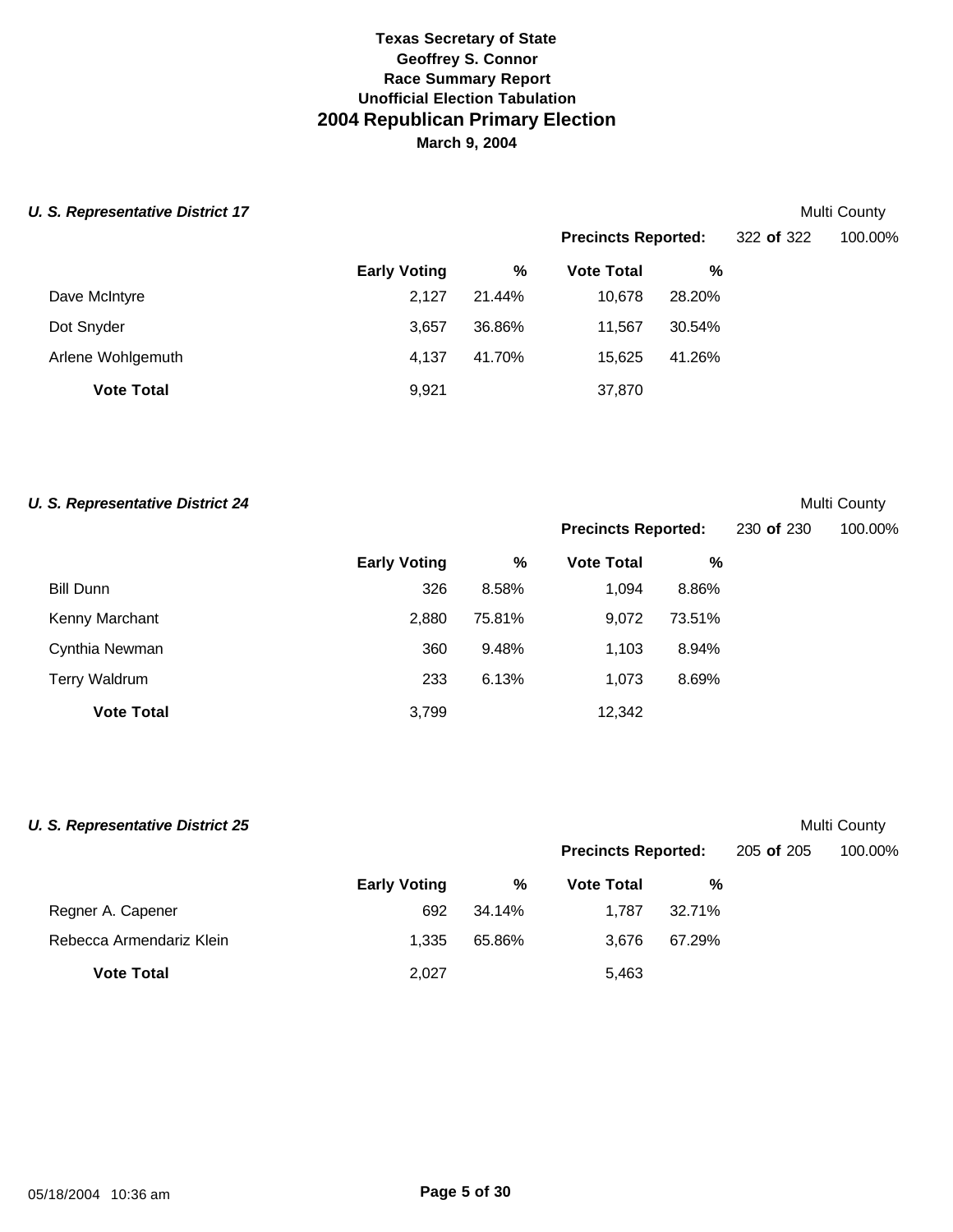## **U. S. Representative District 27** Multi County

|                        |                     |        | <b>Precincts Reported:</b> |        | 233 of 233 | 100.00% |
|------------------------|---------------------|--------|----------------------------|--------|------------|---------|
|                        | <b>Early Voting</b> | %      | <b>Vote Total</b>          | %      |            |         |
| Jesus A. Caquias       | 743                 | 30.63% | 1,882                      | 31.94% |            |         |
| William (Willie) Vaden | 1.683               | 69.37% | 4.010                      | 68.06% |            |         |
| <b>Vote Total</b>      | 2,426               |        | 5,892                      |        |            |         |

## **U. S. Representative District 28**

|  |  | Multi County |
|--|--|--------------|
|  |  |              |

**Precincts Reported:** 242 **of** 242 100.00%

|                             | <b>Early Voting</b> | %      | <b>Vote Total</b> | %      |
|-----------------------------|---------------------|--------|-------------------|--------|
| Chris Bellamy               | 525                 | 14.60% | 1.473             | 14.91% |
| Francisco "Quico" Canseco   | 636                 | 17.68% | 2.231             | 22.58% |
| James (Jim) F. Hopson       | 1.970               | 54.77% | 4.807             | 48.65% |
| Gabriel (Gabe) Perales, Jr. | 466                 | 12.96% | 1.369             | 13.86% |
| <b>Vote Total</b>           | 3,597               |        | 9,880             |        |

| <b>U.S. Representative, District 31</b> |                     |        |                            |        |            | Multi County |
|-----------------------------------------|---------------------|--------|----------------------------|--------|------------|--------------|
|                                         |                     |        | <b>Precincts Reported:</b> |        | 215 of 215 | 100.00%      |
|                                         | <b>Early Voting</b> | %      | <b>Vote Total</b>          | %      |            |              |
| Dirk Armbrust                           | 882                 | 6.42%  | 2,866                      | 7.88%  |            |              |
| John R. Carter - Incumbent              | 9.683               | 70.52% | 25,286                     | 69.53% |            |              |
| Wes Riddle                              | 3.166               | 23.06% | 8,213                      | 22.58% |            |              |
| <b>Vote Total</b>                       | 13,731              |        | 36,365                     |        |            |              |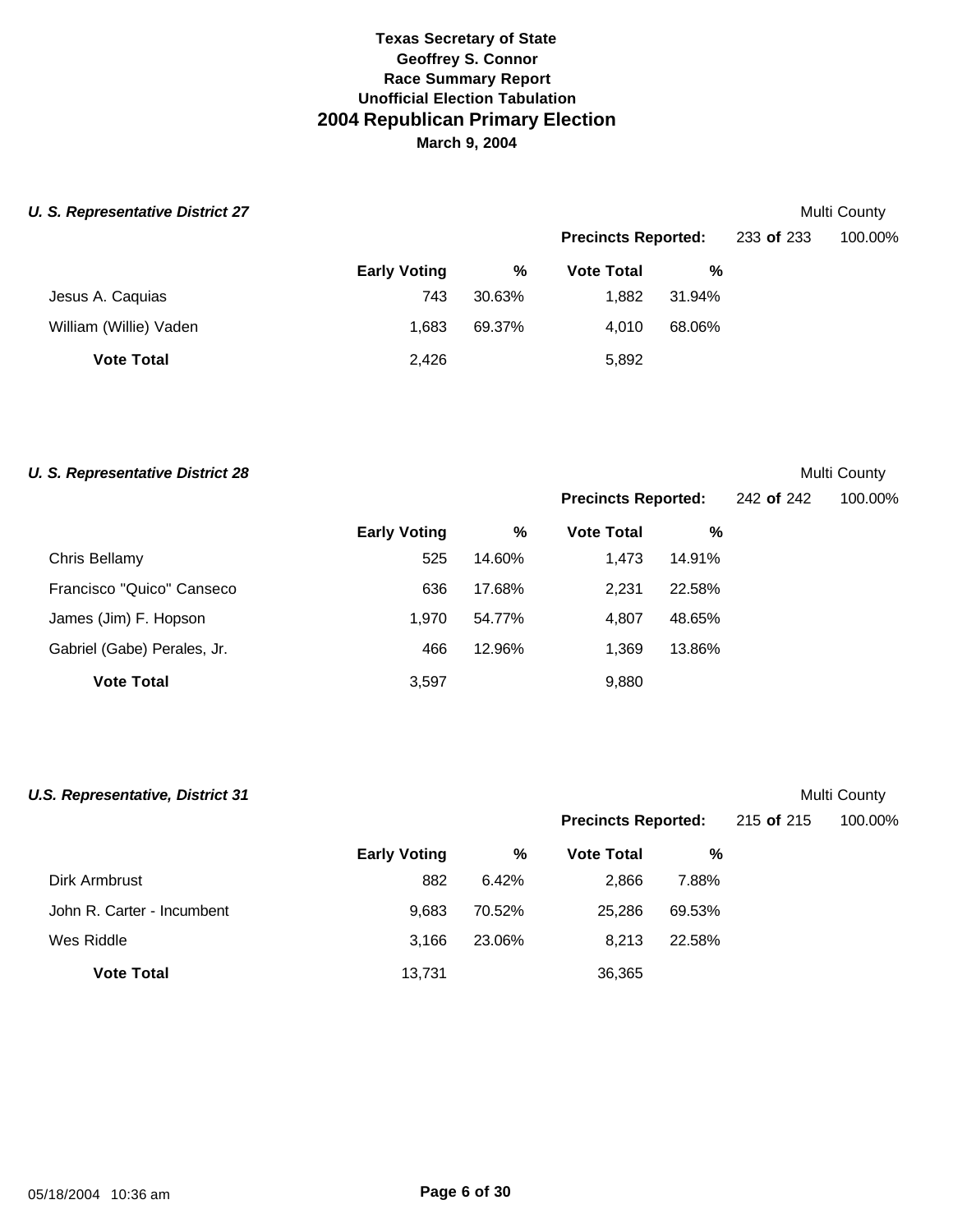## *Railroad Commissioner*

| <b>Early Provisional Ballots: 143</b> | <b>Provisional Ballots: 512</b> |        | <b>Precincts Reported:</b> 8,076 of 8,076 |        |                           | 100.00%    |
|---------------------------------------|---------------------------------|--------|-------------------------------------------|--------|---------------------------|------------|
|                                       | <b>Early Voting</b>             | ℅      | <b>Vote Total</b>                         |        | %                         |            |
| <b>Robert Butler</b>                  | 45,924                          | 24.17% | 133,260                                   | 23.50% |                           |            |
| Victor G. Carrillo - Incumbent        | 90.556                          | 47.67% | 281.195                                   | 49.59% |                           |            |
| Douglas G. Deffenbaugh                | 26.421                          | 13.91% | 72.733                                    | 12.83% |                           |            |
| K. Dale Henry                         | 27.064                          | 14.25% | 79.827                                    | 14.08% |                           |            |
| <b>Vote Total</b>                     | 189,965                         |        | 567,015                                   |        | <b>Voter Registration</b> | 12.264.663 |
|                                       | % Voting Early                  | 1.55%  | % VR Voting                               | 4.62%  |                           |            |

| Justice, Supreme Court, Place 3       |                                 |         |                   |         |                                           |  |  |
|---------------------------------------|---------------------------------|---------|-------------------|---------|-------------------------------------------|--|--|
| <b>Early Provisional Ballots: 143</b> | <b>Provisional Ballots: 512</b> |         |                   |         | <b>Precincts Reported:</b> 8,076 of 8,076 |  |  |
|                                       | <b>Early Voting</b>             | %       | <b>Vote Total</b> |         | %                                         |  |  |
| Harriet O'Neill - Incumbent           | 173.908                         | 100.00% | 511.902           | 100.00% |                                           |  |  |
| <b>Vote Total</b>                     | 173.908                         |         | 511.902           |         | Voter Registration 12,264,663             |  |  |
|                                       | % Voting Early                  | 1.42%   | % VR Voting       | 4.17%   |                                           |  |  |

| Justice, Supreme Court, Place 5       |                                 |        |                                    |        |                    |            |
|---------------------------------------|---------------------------------|--------|------------------------------------|--------|--------------------|------------|
| <b>Early Provisional Ballots: 143</b> | <b>Provisional Ballots: 512</b> |        | Precincts Reported: 8,076 of 8,076 |        |                    | 100.00%    |
|                                       | <b>Early Voting</b>             | %      | <b>Vote Total</b>                  |        | %                  |            |
| Paul Green                            | 97.270                          | 52.16% | 293.913                            | 53.12% |                    |            |
| Steven Wayne Smith - Incumbent        | 89,200                          | 47.84% | 259.374                            | 46.88% |                    |            |
| <b>Vote Total</b>                     | 186.470                         |        | 553.287                            |        | Voter Registration | 12.264.663 |
|                                       | % Voting Early                  | 1.52%  | % VR Voting                        | 4.51%  |                    |            |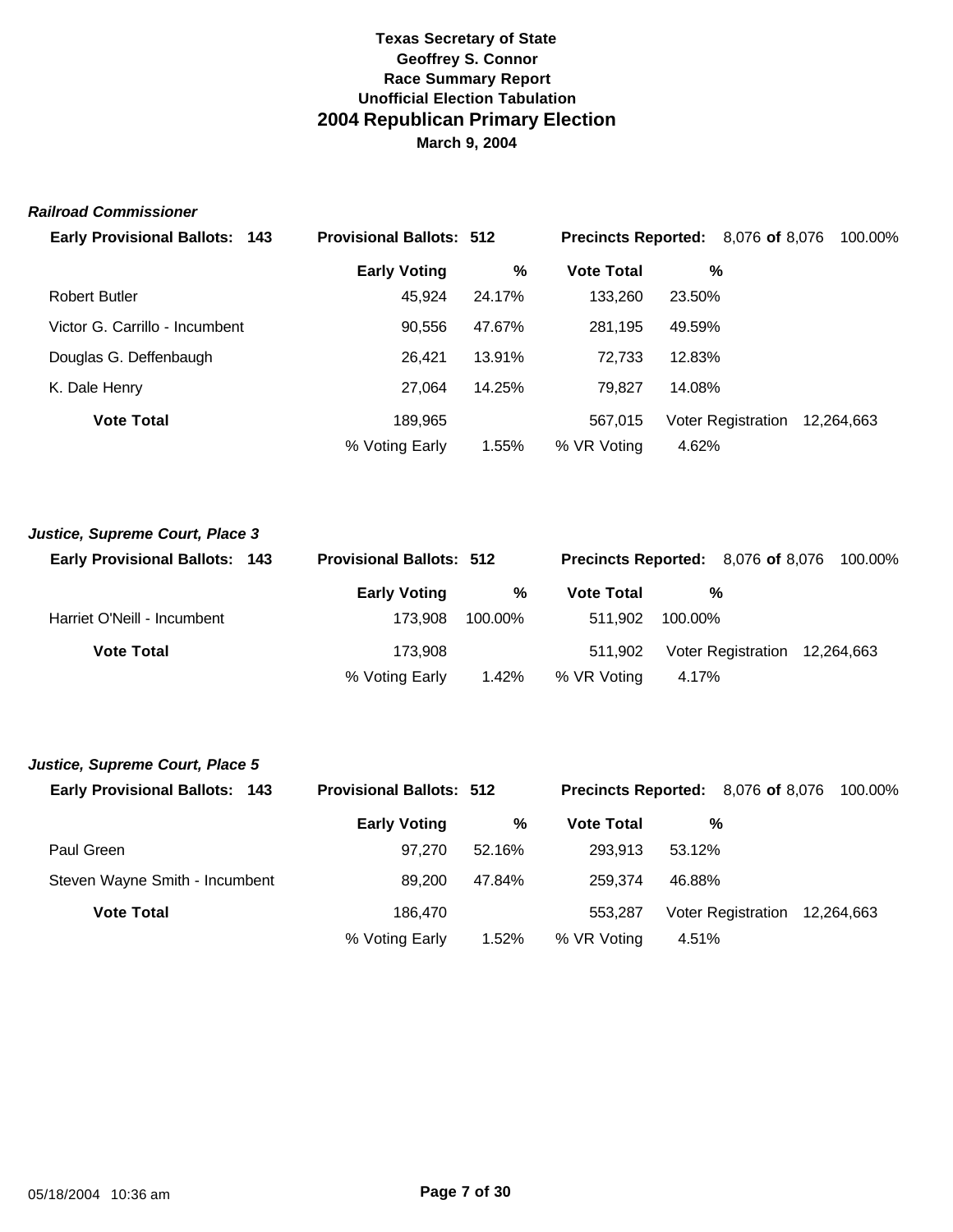| Justice, Supreme Court, Place 9       |                                 |         |                                           |         |                               |         |
|---------------------------------------|---------------------------------|---------|-------------------------------------------|---------|-------------------------------|---------|
| <b>Early Provisional Ballots: 143</b> | <b>Provisional Ballots: 512</b> |         | <b>Precincts Reported:</b> 8,076 of 8,076 |         |                               | 100.00% |
|                                       | <b>Early Voting</b>             | %       | <b>Vote Total</b>                         | %       |                               |         |
| Scott Brister - Incumbent             | 169.114                         | 100.00% | 497.998                                   | 100.00% |                               |         |
| <b>Vote Total</b>                     | 169.114                         |         | 497.998                                   |         | Voter Registration 12,264,663 |         |
|                                       | % Voting Early                  | 1.38%   | % VR Voting                               | 4.06%   |                               |         |

## *Judge, Court of Criminal Appeals Place 2*

| <b>Early Provisional Ballots: 143</b> | <b>Provisional Ballots: 512</b> |        | <b>Precincts Reported:</b> 8,076 of 8,076 |        |                               | 100.00% |
|---------------------------------------|---------------------------------|--------|-------------------------------------------|--------|-------------------------------|---------|
|                                       | <b>Early Voting</b>             | %      | <b>Vote Total</b>                         | %      |                               |         |
| Guy James Gray                        | 63.125                          | 35.35% | 185.565                                   | 35.20% |                               |         |
| Lawrence "Larry" Meyers - Incumbent   | 115.465                         | 64.65% | 341.612                                   | 64.80% |                               |         |
| <b>Vote Total</b>                     | 178.590                         |        | 527.177                                   |        | Voter Registration 12,264,663 |         |
|                                       | % Voting Early                  | 1.46%  | % VR Voting                               | 4.30%  |                               |         |

## *Judge, Court of Criminal Appeals Place 5*

| <b>Early Provisional Ballots: 143</b> | <b>Provisional Ballots: 512</b> |        |                   | <b>Precincts Reported:</b> 8,076 of 8,076 100.00% |
|---------------------------------------|---------------------------------|--------|-------------------|---------------------------------------------------|
|                                       | <b>Early Voting</b>             | %      | <b>Vote Total</b> | %                                                 |
| Cheryl Johnson - Incumbent            | 99.950                          | 56.03% | 288,956           | 54.90%                                            |
| Patricia Noble                        | 78.424                          | 43.97% | 237.360           | 45.10%                                            |
| <b>Vote Total</b>                     | 178.374                         |        | 526.316           | Voter Registration 12,264,663                     |
|                                       | % Voting Early                  | 1.45%  | % VR Voting       | 4.29%                                             |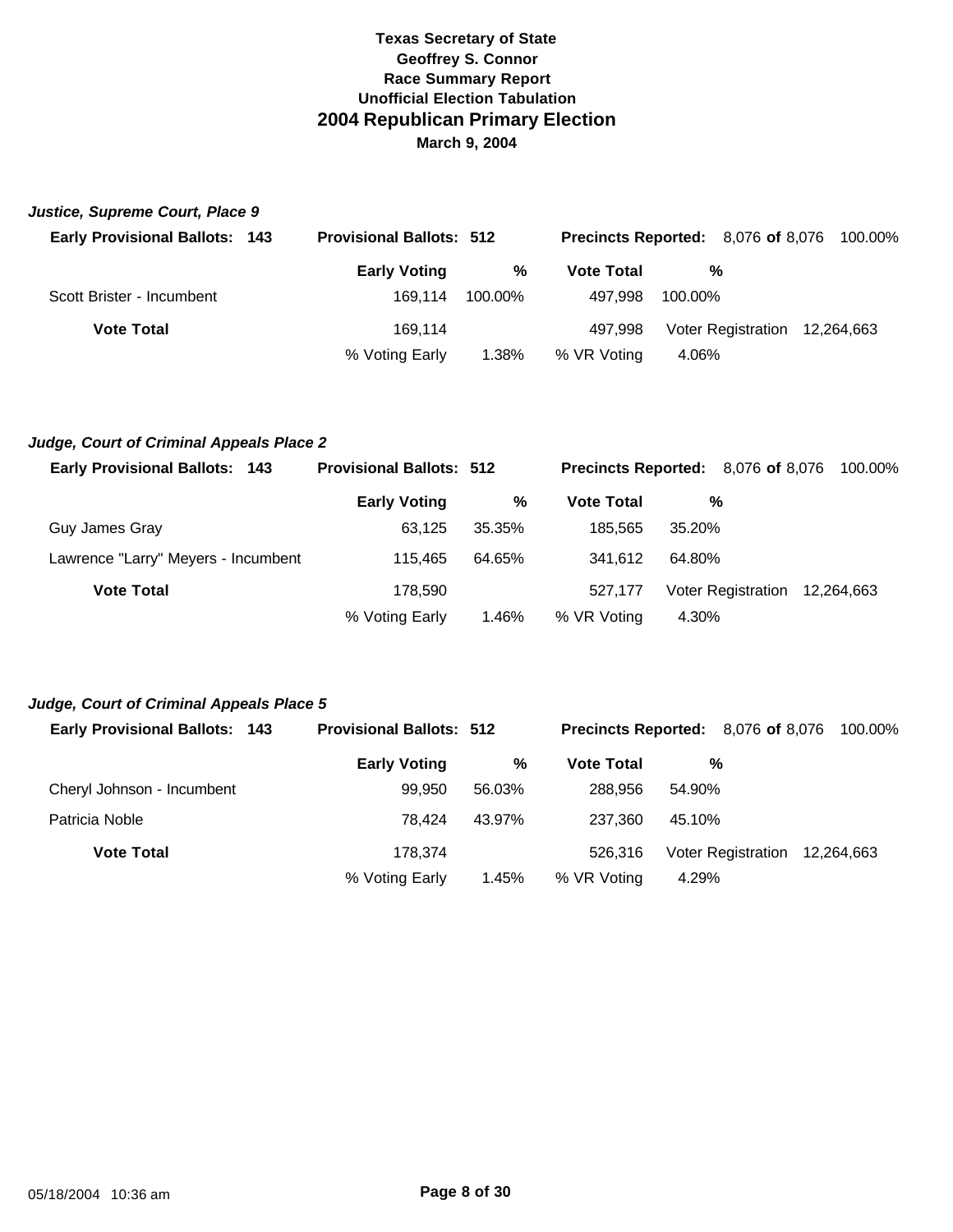## *Judge, Court of Criminal Appeals Place 6*

| <b>Early Provisional Ballots: 143</b> | <b>Provisional Ballots: 512</b> |        |                   | <b>Precincts Reported:</b> 8,076 of 8,076 | 100.00% |
|---------------------------------------|---------------------------------|--------|-------------------|-------------------------------------------|---------|
|                                       | <b>Early Voting</b>             | %      | <b>Vote Total</b> | %                                         |         |
| Michael E. Keasler - Incumbent        | 102.281                         | 58.44% | 297.054           | 57.69%                                    |         |
| Steven M. Porter                      | 72.747                          | 41.56% | 217.837           | 42.31%                                    |         |
| <b>Vote Total</b>                     | 175.028                         |        | 514.891           | Voter Registration 12,264,663             |         |
|                                       | % Voting Early                  | 1.43%  | % VR Voting       | 4.20%                                     |         |

*Member, State Board of Education, District 6* Single County

|                       |                     |        | <b>Precincts Reported:</b> |        | 345 <b>of</b> 345 | 100.00% |
|-----------------------|---------------------|--------|----------------------------|--------|-------------------|---------|
|                       | <b>Early Voting</b> | %      | <b>Vote Total</b>          | %      |                   |         |
| Floy Evans            | 6.521               | 42.44% | 18.820                     | 44.25% |                   |         |
| Terri Leo - Incumbent | 8.846               | 57.56% | 23.715                     | 55.75% |                   |         |
| <b>Vote Total</b>     | 15,367              |        | 42,535                     |        |                   |         |

**Member, State Board of Education, District 8** Multi County

**Precincts Reported:** 624 **of** 624 100.00%

|                   | <b>Early Voting</b> | %      | <b>Vote Total</b> | %      |
|-------------------|---------------------|--------|-------------------|--------|
| Linda Bauer       | 9.037               | 42.77% | 25.238            | 41.95% |
| Barbara Cargill   | 12.090              | 57.23% | 34.920            | 58.05% |
| <b>Vote Total</b> | 21.127              |        | 60,158            |        |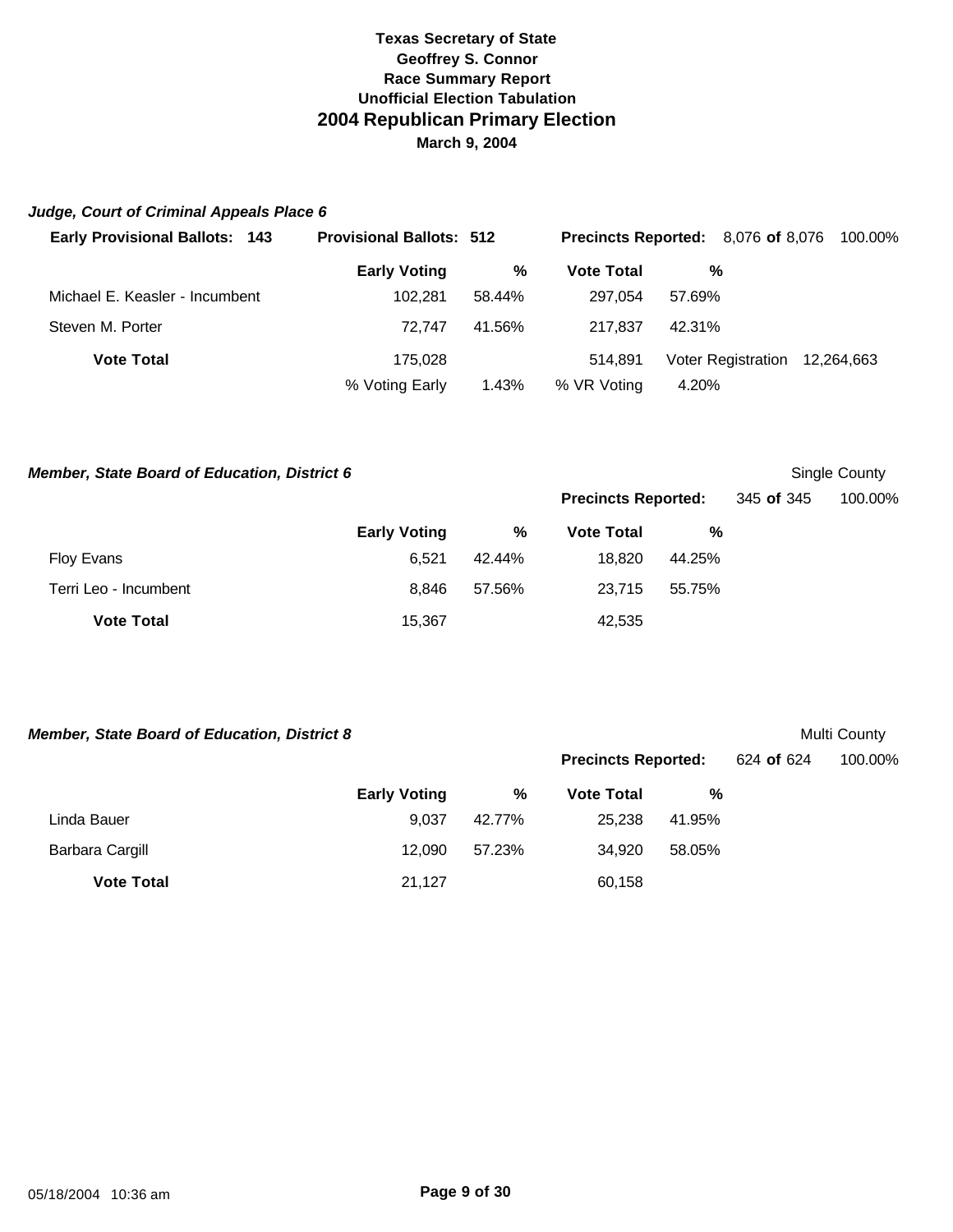| <b>Member, State Board of Education, District 14</b> |                     |        |                            |        |            | Multi County |
|------------------------------------------------------|---------------------|--------|----------------------------|--------|------------|--------------|
|                                                      |                     |        | <b>Precincts Reported:</b> |        | 614 of 614 | 100.00%      |
|                                                      | <b>Early Voting</b> | %      | <b>Vote Total</b>          | %      |            |              |
| Gail Lowe - Incumbent                                | 9.302               | 60.57% | 29.105                     | 59.84% |            |              |
| Andrea Williams                                      | 6.055               | 39.43% | 19.530                     | 40.16% |            |              |
| <b>Vote Total</b>                                    | 15,357              |        | 48,635                     |        |            |              |

**State Senator, District 31** Multi County

**Precincts Reported:** 235 **of** 235 100.00%

|                     | <b>Early Voting</b> | %      | <b>Vote Total</b> | %      |
|---------------------|---------------------|--------|-------------------|--------|
| <b>Bob Barnes</b>   | 767                 | 2.90%  | 1,847             | 2.71%  |
| <b>Kirk Edwards</b> | 9,578               | 36.22% | 22,483            | 33.02% |
| Lee Gibson          | 126                 | 0.48%  | 391               | 0.57%  |
| Jesse Quackenbush   | 128                 | 0.48%  | 406               | 0.60%  |
| Kel Seliger         | 15,425              | 58.32% | 41,820            | 61.42% |
| Don Sparks          | 423                 | 1.60%  | 1,138             | 1.67%  |
| <b>Vote Total</b>   | 26,447              |        | 68,085            |        |

| <b>State Representative District 1</b> |                     |        |                            |        |          | Multi County |
|----------------------------------------|---------------------|--------|----------------------------|--------|----------|--------------|
|                                        |                     |        | <b>Precincts Reported:</b> |        | 64 of 64 | 100.00%      |
|                                        | <b>Early Voting</b> | %      | <b>Vote Total</b>          | %      |          |              |
| Marcus (Mark) Graves                   | 380                 | 42.27% | 1.788                      | 44.63% |          |              |
| H.E. (Pete) Snow                       | 519                 | 57.73% | 2.218                      | 55.37% |          |              |
| <b>Vote Total</b>                      | 899                 |        | 4,006                      |        |          |              |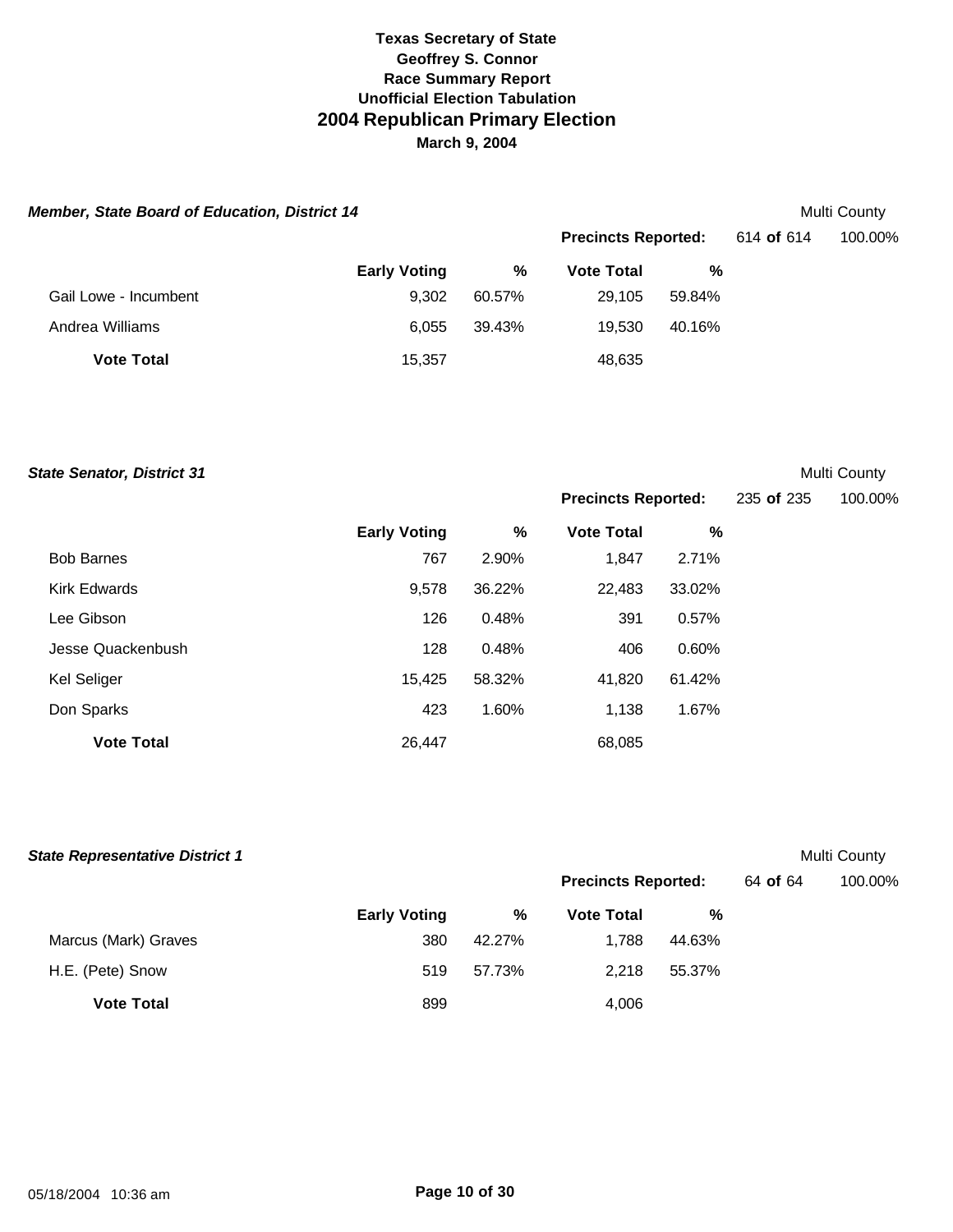| <b>State Representative District 3</b> |                     |        |                            |        |          | Multi County |
|----------------------------------------|---------------------|--------|----------------------------|--------|----------|--------------|
|                                        |                     |        | <b>Precincts Reported:</b> |        | 75 of 75 | 100.00%      |
|                                        | <b>Early Voting</b> | %      | <b>Vote Total</b>          | %      |          |              |
| Jeff Cunningham                        | 275                 | 28.74% | 953                        | 31.82% |          |              |
| Kirby Hollingsworth                    | 682                 | 71.26% | 2,042                      | 68.18% |          |              |
| <b>Vote Total</b>                      | 957                 |        | 2,995                      |        |          |              |

| <b>State Representative District 7</b> |                     |        |                            |        |          | Multi County |
|----------------------------------------|---------------------|--------|----------------------------|--------|----------|--------------|
|                                        |                     |        | <b>Precincts Reported:</b> |        | 38 of 38 | 100.00%      |
|                                        | <b>Early Voting</b> | %      | <b>Vote Total</b>          | %      |          |              |
| Dave Alford                            | 548                 | 10.76% | 1,566                      | 12.93% |          |              |
| Tommy Merritt - Incumbent              | 3,425               | 67.28% | 8,144                      | 67.22% |          |              |
| Tim Vaughn                             | 297                 | 5.83%  | 598                        | 4.94%  |          |              |
| Ken Walker                             | 821                 | 16.13% | 1,807                      | 14.92% |          |              |
| <b>Vote Total</b>                      | 5,091               |        | 12,115                     |        |          |              |

| <b>State Representative District 9</b> |                     |        |                            |        |          | Multi County |
|----------------------------------------|---------------------|--------|----------------------------|--------|----------|--------------|
|                                        |                     |        | <b>Precincts Reported:</b> |        | 89 of 89 | 100.00%      |
|                                        | <b>Early Voting</b> | %      | <b>Vote Total</b>          | %      |          |              |
| Roy Blake, Jr                          | 1.642               | 75.60% | 4.777                      | 78.04% |          |              |
| Ron Capps                              | 530                 | 24.40% | 1.344                      | 21.96% |          |              |
| <b>Vote Total</b>                      | 2,172               |        | 6,121                      |        |          |              |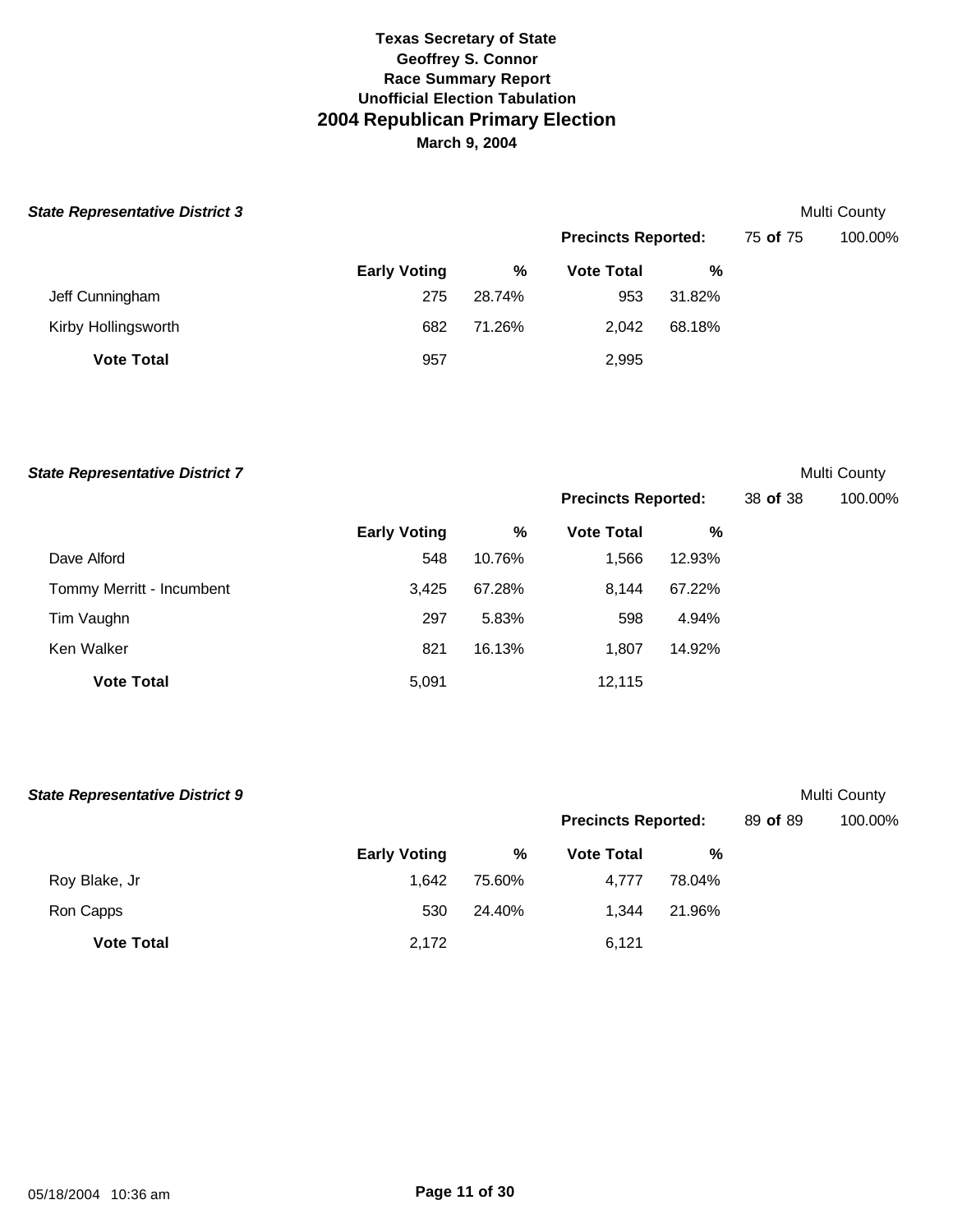| <b>State Representative District 12</b> |                     |        |                            |        |          | <b>Multi County</b> |
|-----------------------------------------|---------------------|--------|----------------------------|--------|----------|---------------------|
|                                         |                     |        | <b>Precincts Reported:</b> |        | 68 of 68 | 100.00%             |
|                                         | <b>Early Voting</b> | %      | <b>Vote Total</b>          | %      |          |                     |
| Jody Anderson                           | 615                 | 45.02% | 1.734                      | 46.89% |          |                     |
| <b>Billy Clemons</b>                    | 751                 | 54.98% | 1.964                      | 53.11% |          |                     |
| <b>Vote Total</b>                       | 1,366               |        | 3,698                      |        |          |                     |

| <b>State Representative District 16</b> |                     |        |                            |        |          | Single County |
|-----------------------------------------|---------------------|--------|----------------------------|--------|----------|---------------|
|                                         |                     |        | <b>Precincts Reported:</b> |        | 40 of 40 | 100.00%       |
|                                         | <b>Early Voting</b> | %      | <b>Vote Total</b>          | %      |          |               |
| Ruben Hope - Incumbent                  | 3.160               | 72.23% | 8.092                      | 68.79% |          |               |
| Monte Lane                              | 1.215               | 27.77% | 3.671                      | 31.21% |          |               |
| <b>Vote Total</b>                       | 4,375               |        | 11,763                     |        |          |               |

| <b>State Representative District 17</b> |                     |        |                            |        |          | Multi County |
|-----------------------------------------|---------------------|--------|----------------------------|--------|----------|--------------|
|                                         |                     |        | <b>Precincts Reported:</b> |        | 88 of 88 | 100.00%      |
|                                         | <b>Early Voting</b> | %      | <b>Vote Total</b>          | %      |          |              |
| Herman W. Brune                         | 206                 | 13.30% | 1,201                      | 16.99% |          |              |
| Jean Killgore                           | 727                 | 46.93% | 2,784                      | 39.38% |          |              |
| Cynthia A. Thornton                     | 291                 | 18.79% | 1,509                      | 21.34% |          |              |
| Jay Yates                               | 325                 | 20.98% | 1,576                      | 22.29% |          |              |
| <b>Vote Total</b>                       | 1,549               |        | 7,070                      |        |          |              |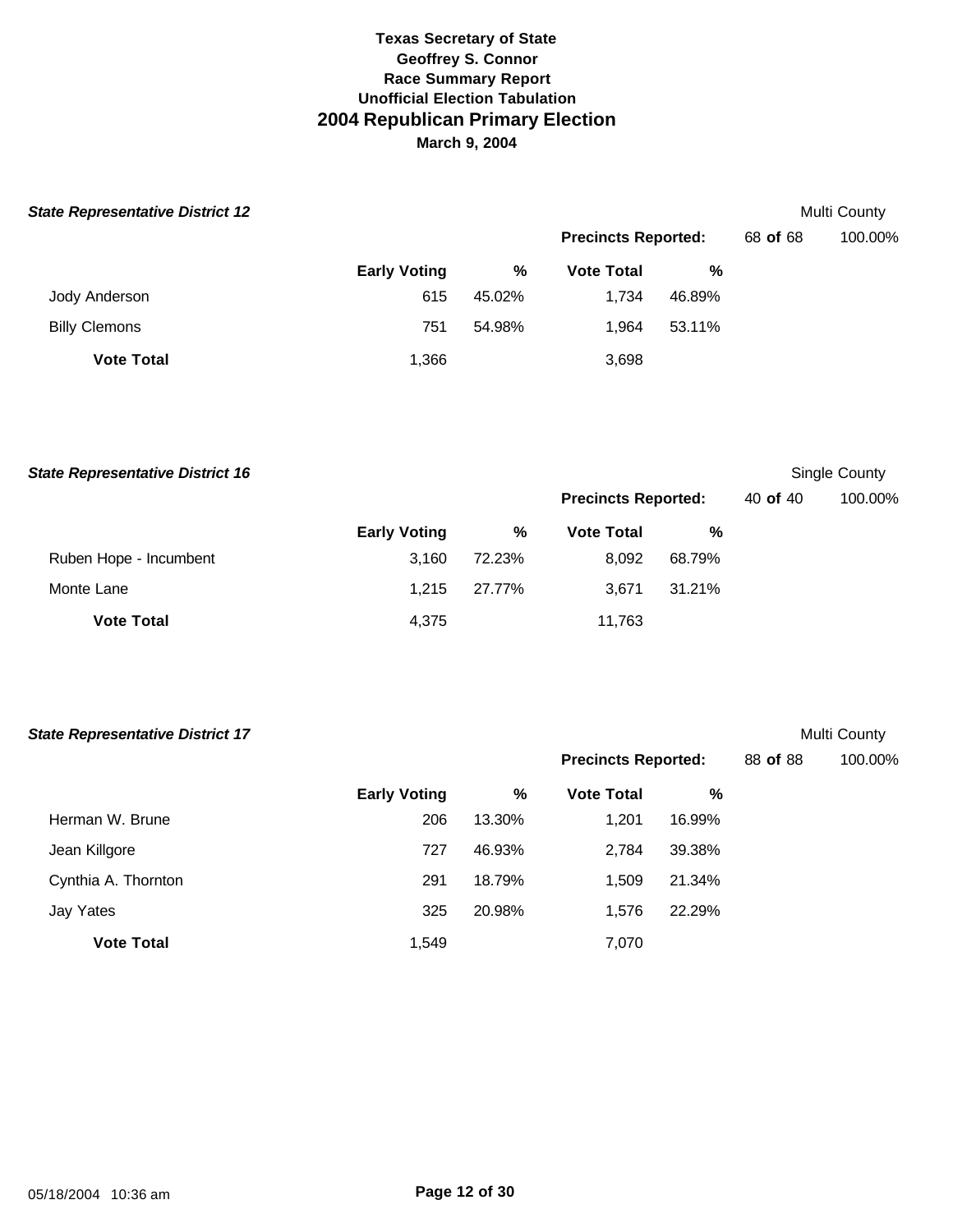| <b>State Representative District 28</b> |                     |        |                            |        |          | Multi County |  |
|-----------------------------------------|---------------------|--------|----------------------------|--------|----------|--------------|--|
|                                         |                     |        | <b>Precincts Reported:</b> |        | 68 of 68 | 100.00%      |  |
|                                         | <b>Early Voting</b> | %      | <b>Vote Total</b>          | %      |          |              |  |
| <b>Gary Gates</b>                       | 1.682               | 43.00% | 3.814                      | 38.76% |          |              |  |
| Glenn Hegar - Incumbent                 | 2.230               | 57.00% | 6,027                      | 61.24% |          |              |  |
| <b>Vote Total</b>                       | 3,912               |        | 9,841                      |        |          |              |  |

**State Representative District 35** Multi County

**Precincts Reported:** 106 **of** 106 100.00%

|                   | <b>Early Voting</b> | %      | <b>Vote Total</b> | ℅      |  |  |
|-------------------|---------------------|--------|-------------------|--------|--|--|
| Michael Esparza   | 313                 | 40.60% | 946               | 39.25% |  |  |
| Eric Opiela       | 458                 | 59.40% | 1.464             | 60.75% |  |  |
| <b>Vote Total</b> | 771                 |        | 2,410             |        |  |  |

| <b>State Representative District 45</b> |                     |        |                            |        |          | Multi County |
|-----------------------------------------|---------------------|--------|----------------------------|--------|----------|--------------|
|                                         |                     |        | <b>Precincts Reported:</b> |        | 71 of 71 | 100.00%      |
|                                         | <b>Early Voting</b> | %      | <b>Vote Total</b>          | %      |          |              |
| Alan A. Askew                           | 1.270               | 82.63% | 4,909                      | 83.34% |          |              |
| Martin A. Harry                         | 267                 | 17.37% | 981                        | 16.66% |          |              |
| <b>Vote Total</b>                       | 1,537               |        | 5,890                      |        |          |              |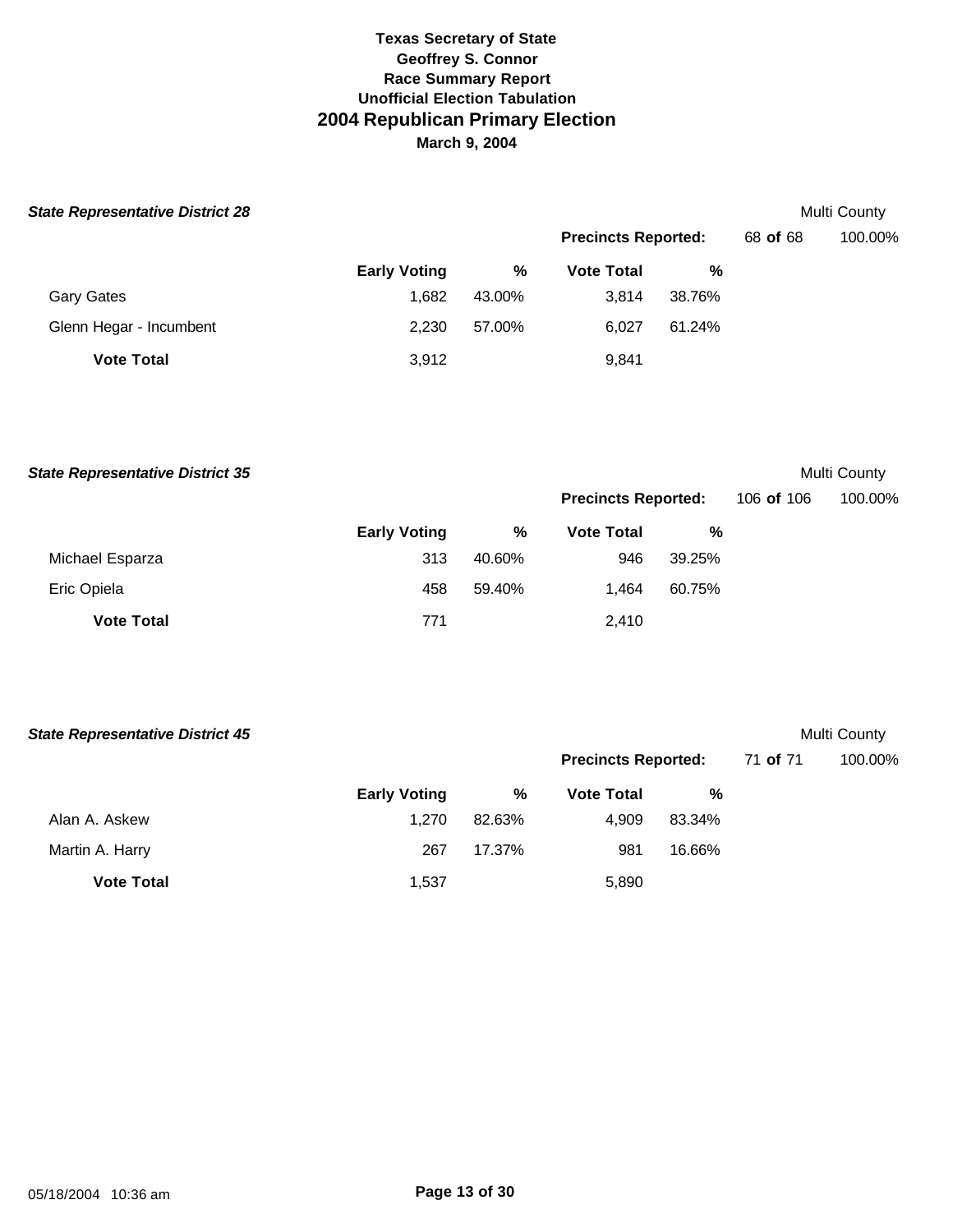| <b>State Representative District 50</b> |                     |        |                            |        |          | Single County |  |
|-----------------------------------------|---------------------|--------|----------------------------|--------|----------|---------------|--|
|                                         |                     |        | <b>Precincts Reported:</b> |        | 43 of 43 | 100.00%       |  |
|                                         | <b>Early Voting</b> | %      | <b>Vote Total</b>          | %      |          |               |  |
| Mike Davis                              | 434                 | 20.03% | 1,419                      | 21.94% |          |               |  |
| Michael Elkins                          | 190                 | 8.77%  | 453                        | 7.00%  |          |               |  |
| Jack Stick - Incumbent                  | 1.543               | 71.20% | 4,596                      | 71.06% |          |               |  |
| <b>Vote Total</b>                       | 2,167               |        | 6,468                      |        |          |               |  |

| <b>State Representative District 53</b> |                     |        |                            |        |            | Multi County |
|-----------------------------------------|---------------------|--------|----------------------------|--------|------------|--------------|
|                                         |                     |        | <b>Precincts Reported:</b> |        | 121 of 121 | 100.00%      |
|                                         | <b>Early Voting</b> | %      | <b>Vote Total</b>          | %      |            |              |
| Nicki Harle                             | 1,843               | 31.90% | 4.251                      | 31.70% |            |              |
| Harvey Hilderbran - Incumbent           | 3.934               | 68.10% | 9.159                      | 68.30% |            |              |
| <b>Vote Total</b>                       | 5,777               |        | 13.410                     |        |            |              |

| <b>State Representative District 56</b> |                     |        |                            |        |          | Single County |
|-----------------------------------------|---------------------|--------|----------------------------|--------|----------|---------------|
|                                         |                     |        | <b>Precincts Reported:</b> |        | 56 of 56 | 100.00%       |
|                                         | <b>Early Voting</b> | %      | <b>Vote Total</b>          | %      |          |               |
| Charles "Doc" Anderson                  | 1,612               | 55.78% | 5.211                      | 50.44% |          |               |
| Danny Smith                             | 865                 | 29.93% | 2,828                      | 27.37% |          |               |
| Stacie Virden                           | 413                 | 14.29% | 2,292                      | 22.19% |          |               |
| <b>Vote Total</b>                       | 2,890               |        | 10,331                     |        |          |               |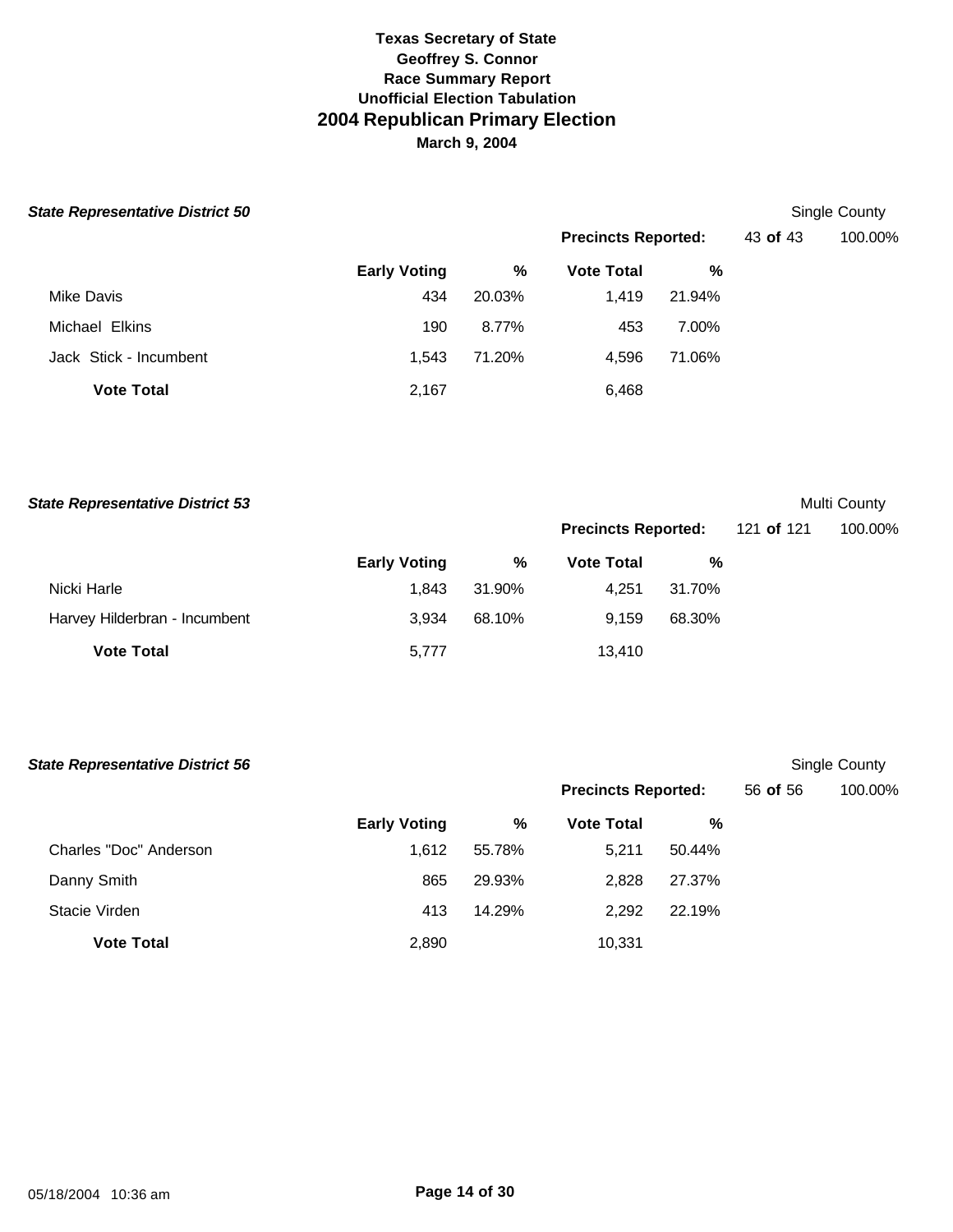| <b>State Representative District 58</b> |                     |        |                            |        |          | <b>Multi County</b> |  |
|-----------------------------------------|---------------------|--------|----------------------------|--------|----------|---------------------|--|
|                                         |                     |        | <b>Precincts Reported:</b> |        | 52 of 52 | 100.00%             |  |
|                                         | <b>Early Voting</b> | %      | <b>Vote Total</b>          | %      |          |                     |  |
| Scott Cain                              | 652                 | 25.26% | 2,157                      | 25.54% |          |                     |  |
| Rob Orr                                 | 862                 | 33.40% | 2,773                      | 32.83% |          |                     |  |
| Sam Walls                               | 1.067               | 41.34% | 3,516                      | 41.63% |          |                     |  |
| <b>Vote Total</b>                       | 2,581               |        | 8,446                      |        |          |                     |  |

| <b>State Representative District 71</b> |                     |        |                            |        |          | Multi County |
|-----------------------------------------|---------------------|--------|----------------------------|--------|----------|--------------|
|                                         |                     |        | <b>Precincts Reported:</b> |        | 29 of 29 | 100.00%      |
|                                         | <b>Early Voting</b> | %      | <b>Vote Total</b>          | %      |          |              |
| Bob Hunter - Incumbent                  | 1,942               | 84.66% | 5.889                      | 81.81% |          |              |
| Steve Russell                           | 352                 | 15.34% | 1.309                      | 18.19% |          |              |
| <b>Vote Total</b>                       | 2,294               |        | 7,198                      |        |          |              |

| <b>State Representative District 78</b> |                     |        |                            |        |          | Single County |
|-----------------------------------------|---------------------|--------|----------------------------|--------|----------|---------------|
|                                         |                     |        | <b>Precincts Reported:</b> |        | 36 of 36 | 100.00%       |
|                                         | <b>Early Voting</b> | %      | <b>Vote Total</b>          | %      |          |               |
| Pat Haggerty - Incumbent                | 1.094               | 70.67% | 2,591                      | 70.83% |          |               |
| Peter Peca                              | 454                 | 29.33% | 1.067                      | 29.17% |          |               |
| <b>Vote Total</b>                       | 1,548               |        | 3,658                      |        |          |               |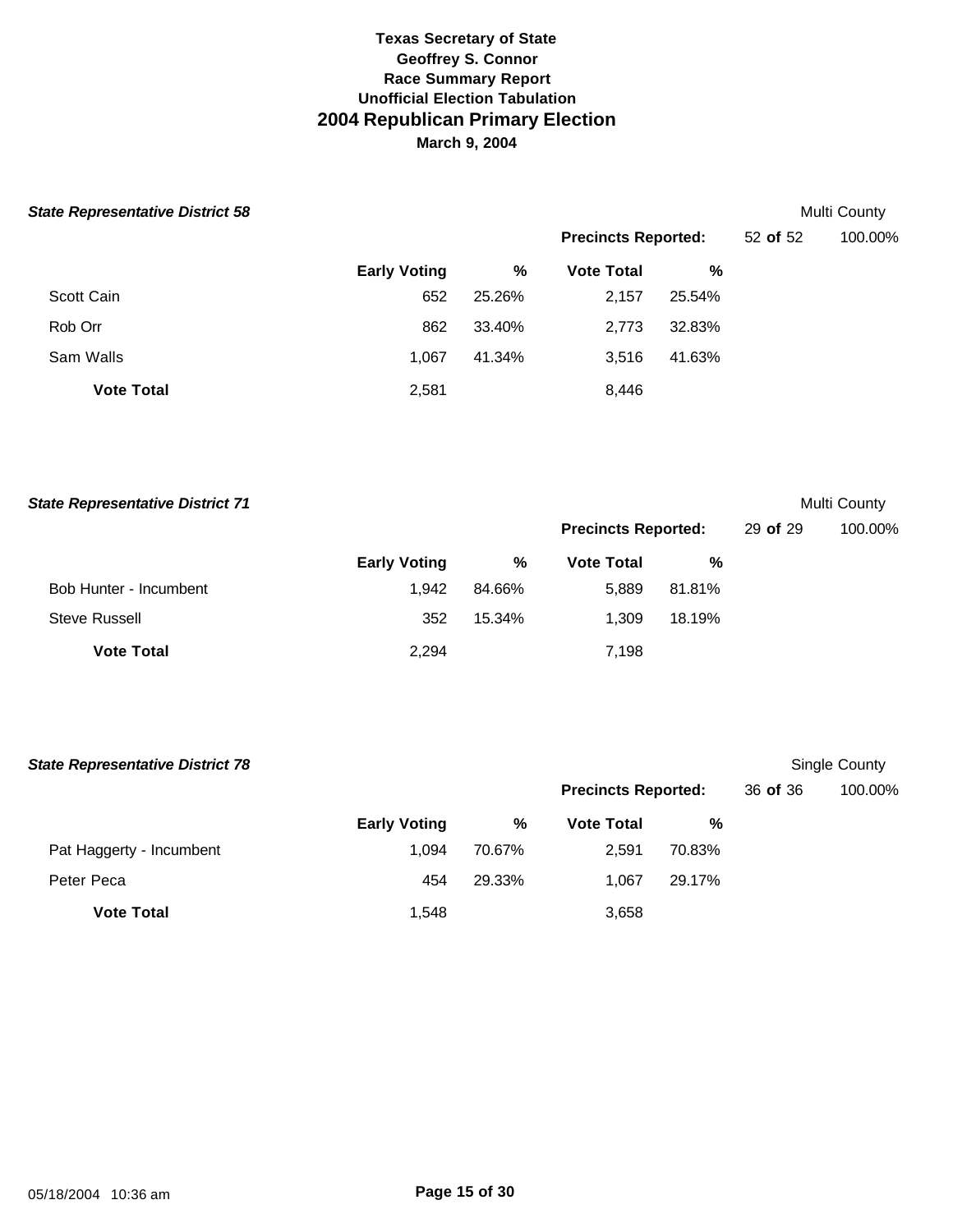| <b>State Representative District 81</b> |                     |        |                            |        |          | Multi County |
|-----------------------------------------|---------------------|--------|----------------------------|--------|----------|--------------|
|                                         |                     |        | <b>Precincts Reported:</b> |        | 47 of 47 | 100.00%      |
|                                         | <b>Early Voting</b> | %      | <b>Vote Total</b>          | %      |          |              |
| Jason Moore                             | 1.461               | 25.61% | 3,291                      | 25.66% |          |              |
| G.E. "Buddy" West - Incumbent           | 4.244               | 74.39% | 9,533                      | 74.34% |          |              |
| <b>Vote Total</b>                       | 5,705               |        | 12,824                     |        |          |              |

**Early Voting % Vote Total %** Larry Keilberg 89 57.42% 336 56.47% Clifford Proffitt 66 42.58% 259 43.53% **Vote Total** 155 595 **State Representative District 90** Single County **Precincts Reported:** 64 **of** 64 100.00%

| <b>State Representative District 93</b> |                     |        |                            |        |          | Single County |
|-----------------------------------------|---------------------|--------|----------------------------|--------|----------|---------------|
|                                         |                     |        | <b>Precincts Reported:</b> |        | 48 of 48 | 100.00%       |
|                                         | <b>Early Voting</b> | %      | <b>Vote Total</b>          | %      |          |               |
| Toby Goodman - Incumbent                | 347                 | 71.84% | 1.098                      | 69.85% |          |               |
| Larry Kilgore                           | 136                 | 28.16% | 474                        | 30.15% |          |               |
| <b>Vote Total</b>                       | 483                 |        | 1.572                      |        |          |               |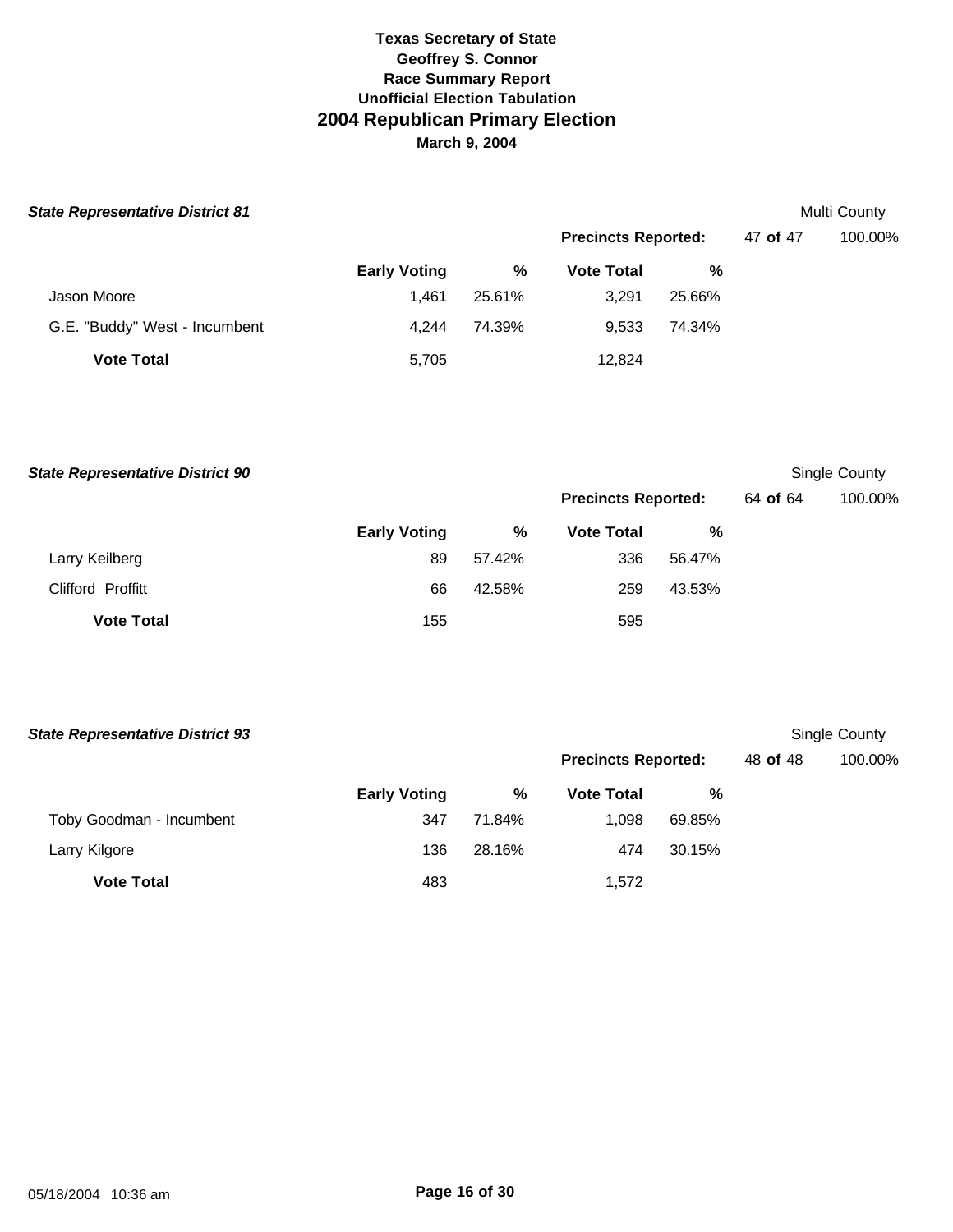| <b>State Representative District 96</b> |                     |        |                            |        |          | Single County |  |
|-----------------------------------------|---------------------|--------|----------------------------|--------|----------|---------------|--|
|                                         |                     |        | <b>Precincts Reported:</b> |        | 49 of 49 | 100.00%       |  |
|                                         | <b>Early Voting</b> | %      | <b>Vote Total</b>          | %      |          |               |  |
| Joe McHaney                             | 145                 | 20.80% | 508                        | 19.24% |          |               |  |
| Bill Zedler - Incumbent                 | 552                 | 79.20% | 2,132                      | 80.76% |          |               |  |
| <b>Vote Total</b>                       | 697                 |        | 2,640                      |        |          |               |  |

**Early Voting % Vote Total %** Bill Callegari - Incumbent 1,297 91.66% 3,866 89.76% Len Messina 118 8.34% 441 10.24% **Vote Total** 4,307 **State Representative District 132** Single County **Precincts Reported:** 24 **of** 24 100.00%

| <b>State Representative District 133</b> |                     |        |                            |        |          | Single County |
|------------------------------------------|---------------------|--------|----------------------------|--------|----------|---------------|
|                                          |                     |        | <b>Precincts Reported:</b> |        | 28 of 28 | 100.00%       |
|                                          | <b>Early Voting</b> | %      | <b>Vote Total</b>          | %      |          |               |
| Joe Nixon - Incumbent                    | 1.321               | 78.07% | 3.304                      | 73.23% |          |               |
| <b>Rick Plezia</b>                       | 371                 | 21.93% | 1.208                      | 26.77% |          |               |
| <b>Vote Total</b>                        | 1,692               |        | 4,512                      |        |          |               |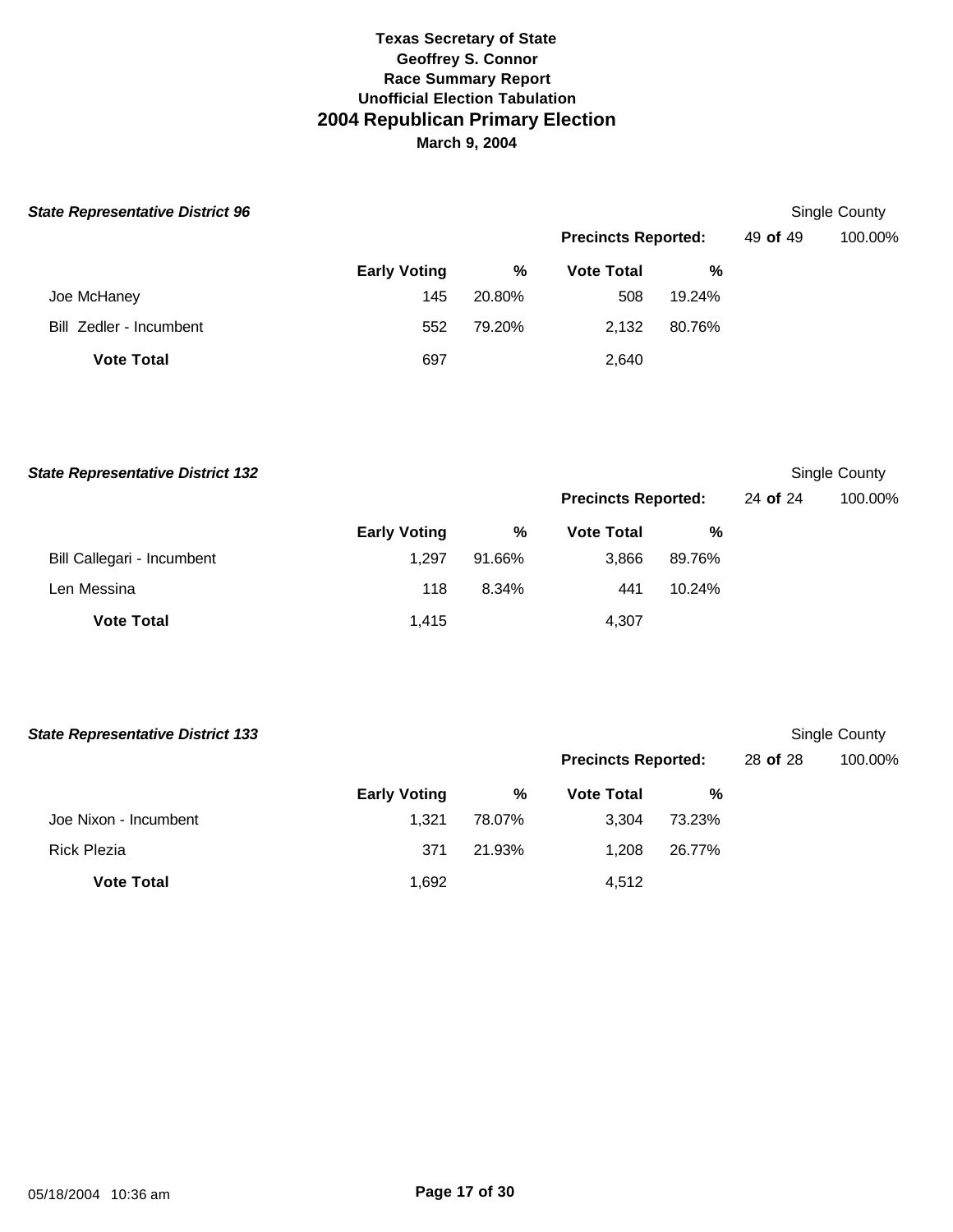| <b>State Representative District 137</b> |                     |        |                            |        |          | Single County |
|------------------------------------------|---------------------|--------|----------------------------|--------|----------|---------------|
|                                          |                     |        | <b>Precincts Reported:</b> |        | 25 of 25 | 100.00%       |
|                                          | <b>Early Voting</b> | %      | <b>Vote Total</b>          | %      |          |               |
| Ann Witt                                 | 548                 | 59.89% | 1,286                      | 57.08% |          |               |
| Lee Zieben                               | 367                 | 40.11% | 967                        | 42.92% |          |               |
| <b>Vote Total</b>                        | 915                 |        | 2,253                      |        |          |               |

Justice, 3rd Court of Appeals District, Place 4 and 2008 and 2009 and 2009 and 2009 and 2009 and 2009 and 2009 and 2009 and 2009 and 2009 and 2009 and 2009 and 2009 and 2009 and 2009 and 2009 and 2009 and 2009 and 2009 and

**Precincts Reported:** 727 **of** 727 100.00%

**Precincts Reported:** 727 **of** 727 100.00%

|                   | <b>Early Voting</b> | %      | <b>Vote Total</b> | %      |
|-------------------|---------------------|--------|-------------------|--------|
| Ernest C. Garcia  | 12.887              | 47.54% | 36,368            | 46.83% |
| <b>Bill Green</b> | 14.223              | 52.46% | 41.291            | 53.17% |
| <b>Vote Total</b> | 27,110              |        | 77,659            |        |

# Justice, 3rd Court of Appeals District, Place 6 - Unexpired Term **Multi County** Multi County

|                            | <b>Early Voting</b> | %      | <b>Vote Total</b> | %      |
|----------------------------|---------------------|--------|-------------------|--------|
| William C. (Bill) Davidson | 11.909              | 45.93% | 35.557            | 47.63% |
| Bob Pemberton - Incumbent  | 14.021              | 54.07% | 39.101            | 52.37% |
| <b>Vote Total</b>          | 25,930              |        | 74,658            |        |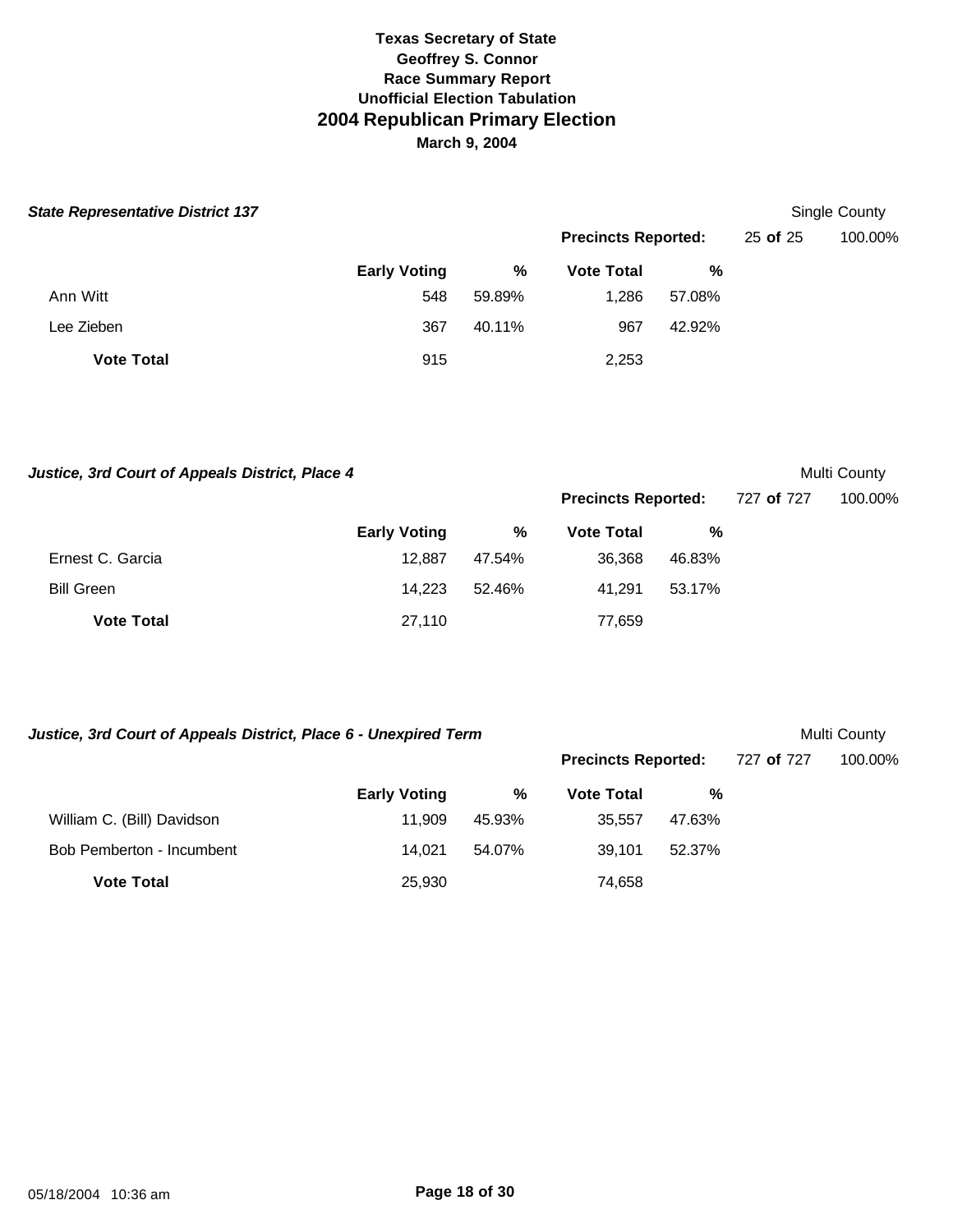| Justice, 9th Court of Appeals District, Place 2 |                     |        |                            |        |            | Multi County |
|-------------------------------------------------|---------------------|--------|----------------------------|--------|------------|--------------|
|                                                 |                     |        | <b>Precincts Reported:</b> |        | 387 of 387 | 100.00%      |
|                                                 | <b>Early Voting</b> | %      | <b>Vote Total</b>          | %      |            |              |
| Ralph K. Harrison                               | 3.701               | 33.33% | 10.257                     | 34.68% |            |              |
| <b>Charles Kreger</b>                           | 7.404               | 66.67% | 19.319                     | 65.32% |            |              |
| <b>Vote Total</b>                               | 11,105              |        | 29,576                     |        |            |              |

Justice, 10th Court of Appeals District, Place 3 and 2008 and 2009 and 2009 and 2009 and 2009 and 2009 and 2009 and 2009 and 2009 and 2009 and 2009 and 2009 and 2009 and 2009 and 2009 and 2009 and 2009 and 2009 and 2009 an

|                       | <b>Early Voting</b> | %      | <b>Vote Total</b> | %      |
|-----------------------|---------------------|--------|-------------------|--------|
| Lynnan Locke Kendrick | 4.624               | 48.89% | 17.238            | 48.12% |
| Felipe Reyna          | 4.833               | 51.11% | 18.585            | 51.88% |
| <b>Vote Total</b>     | 9.457               |        | 35,823            |        |

Justice, 14th Court of Appeals District, Place 9 and the set of the set of the Multi County

**Precincts Reported:** 1,401 **of** 1,401 100.00%

**Precincts Reported:** 449 **of** 449 100.00%

|                        | <b>Early Voting</b> | %      | <b>Vote Total</b> | %      |
|------------------------|---------------------|--------|-------------------|--------|
| Eva Guzman - Incumbent | 27.042              | 74.97% | 75.519            | 71.15% |
| Lloyd Wayne Oliver     | 9.030               | 25.03% | 30.619            | 28.85% |
| <b>Vote Total</b>      | 36,072              |        | 106,138           |        |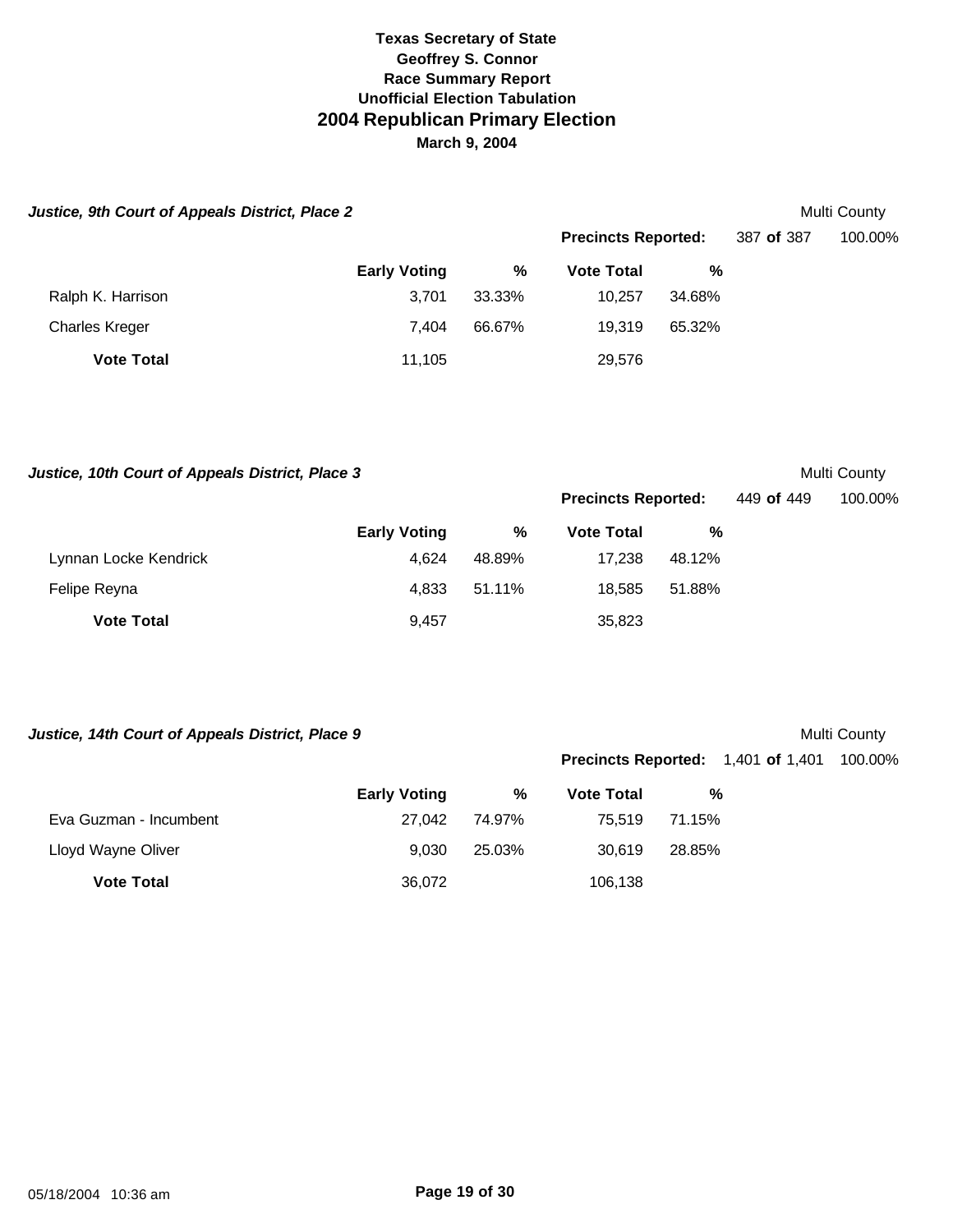| <b>President, Congressional District 1</b> |                     |        |                            |        |            | Multi County     |
|--------------------------------------------|---------------------|--------|----------------------------|--------|------------|------------------|
|                                            |                     |        | <b>Precincts Reported:</b> |        | 321 of 321 | 100.00%          |
|                                            | <b>Early Voting</b> | %      | <b>Vote Total</b>          | %      |            | <b>Delegates</b> |
| George W. Bush - Incumbent                 | 14.728              | 94.50% | 42.231                     | 93.80% |            | 3                |
| Uncommitted                                | 858                 | 5.50%  | 2.791                      | 6.20%  |            |                  |
| <b>Vote Total</b>                          | 15,586              |        | 45,022                     |        |            |                  |

| <b>President, Congressional District 2</b> |                     |        |                            |        |            | Multi County     |
|--------------------------------------------|---------------------|--------|----------------------------|--------|------------|------------------|
|                                            |                     |        | <b>Precincts Reported:</b> |        | 221 of 221 | 100.00%          |
|                                            | <b>Early Voting</b> | %      | <b>Vote Total</b>          | %      |            | <b>Delegates</b> |
| George W. Bush - Incumbent                 | 1.660               | 96.91% | 4.369                      | 96.74% |            | 3                |
| Uncommitted                                | 53                  | 3.09%  | 147                        | 3.26%  |            |                  |
| <b>Vote Total</b>                          | 1,713               |        | 4,516                      |        |            |                  |

| <b>President, Congressional District 3</b> |                     |        |                            |        |            | Multi County     |
|--------------------------------------------|---------------------|--------|----------------------------|--------|------------|------------------|
|                                            |                     |        | <b>Precincts Reported:</b> |        | 179 of 179 | 100.00%          |
|                                            | <b>Early Voting</b> | %      | <b>Vote Total</b>          | %      |            | <b>Delegates</b> |
| George W. Bush - Incumbent                 | 5.165               | 91.79% | 13.749                     | 92.17% |            | 3                |
| Uncommitted                                | 462                 | 8.21%  | 1.168                      | 7.83%  |            |                  |
| <b>Vote Total</b>                          | 5,627               |        | 14.917                     |        |            |                  |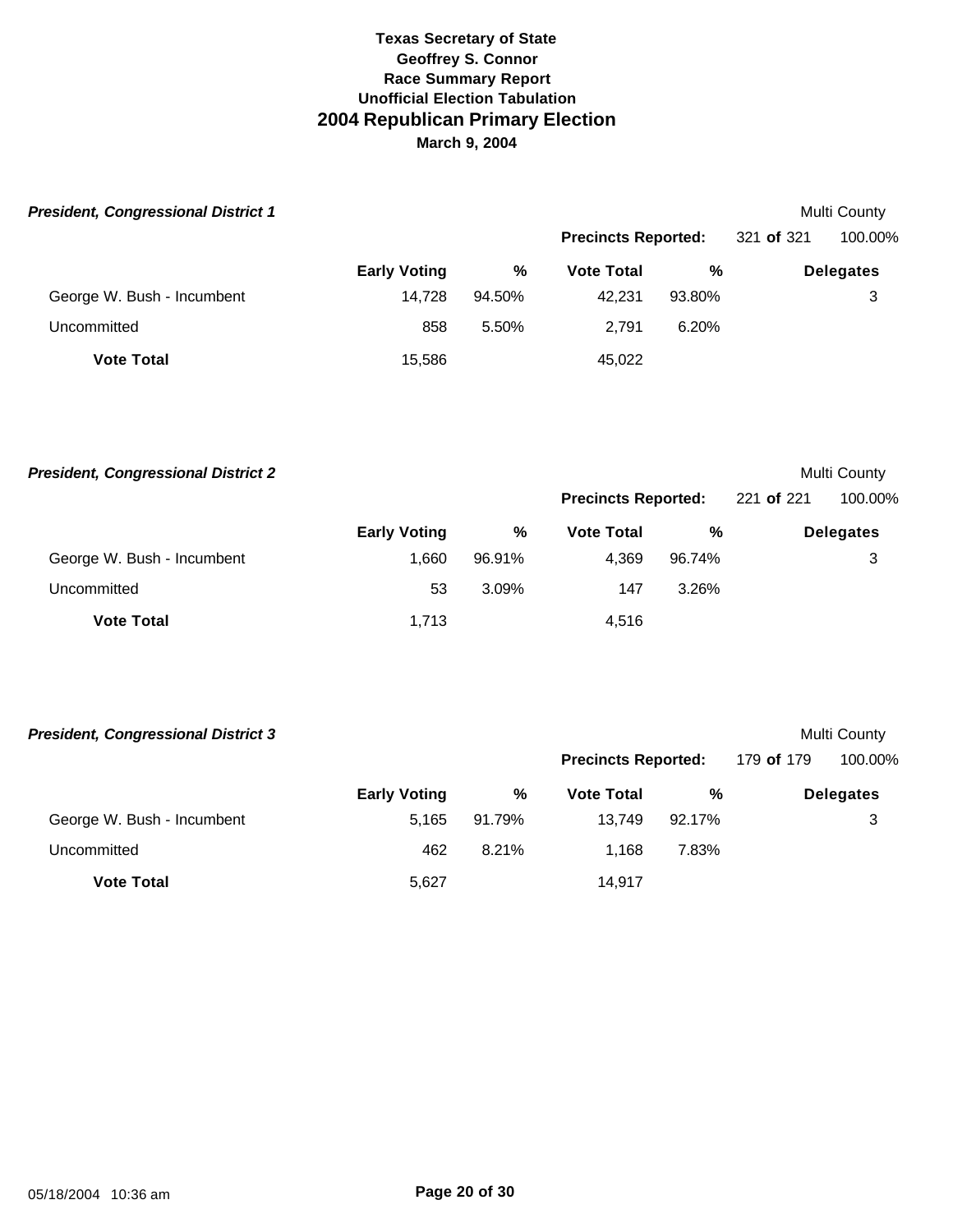| <b>President, Congressional District 4</b> |                     |        |                            |        |            | Multi County     |
|--------------------------------------------|---------------------|--------|----------------------------|--------|------------|------------------|
|                                            |                     |        | <b>Precincts Reported:</b> |        | 302 of 302 | 100.00%          |
|                                            | <b>Early Voting</b> | %      | <b>Vote Total</b>          | %      |            | <b>Delegates</b> |
| George W. Bush - Incumbent                 | 8.491               | 91.60% | 29,088                     | 92.56% |            | 3                |
| Uncommitted                                | 779                 | 8.40%  | 2,338                      | 7.44%  |            |                  |
| <b>Vote Total</b>                          | 9,270               |        | 31,426                     |        |            |                  |

| <b>President, Congressional District 5</b> |                     |        |                            |        |            | Multi County     |
|--------------------------------------------|---------------------|--------|----------------------------|--------|------------|------------------|
|                                            |                     |        | <b>Precincts Reported:</b> |        | 261 of 261 | 100.00%          |
|                                            | <b>Early Voting</b> | %      | <b>Vote Total</b>          | %      |            | <b>Delegates</b> |
| George W. Bush - Incumbent                 | 5.683               | 92.53% | 20.419                     | 92.73% |            | 3                |
| Uncommitted                                | 459                 | 7.47%  | 1.601                      | 7.27%  |            |                  |
| <b>Vote Total</b>                          | 6.142               |        | 22,020                     |        |            |                  |

| <b>President, Congressional District 6</b> |                     |        |                            |        |            | Multi County     |
|--------------------------------------------|---------------------|--------|----------------------------|--------|------------|------------------|
|                                            |                     |        | <b>Precincts Reported:</b> |        | 308 of 308 | 100.00%          |
|                                            | <b>Early Voting</b> | %      | <b>Vote Total</b>          | %      |            | <b>Delegates</b> |
| George W. Bush - Incumbent                 | 3.705               | 94.20% | 14.308                     | 94.21% |            | 3                |
| Uncommitted                                | 228                 | 5.80%  | 879                        | 5.79%  |            |                  |
| <b>Vote Total</b>                          | 3,933               |        | 15.187                     |        |            |                  |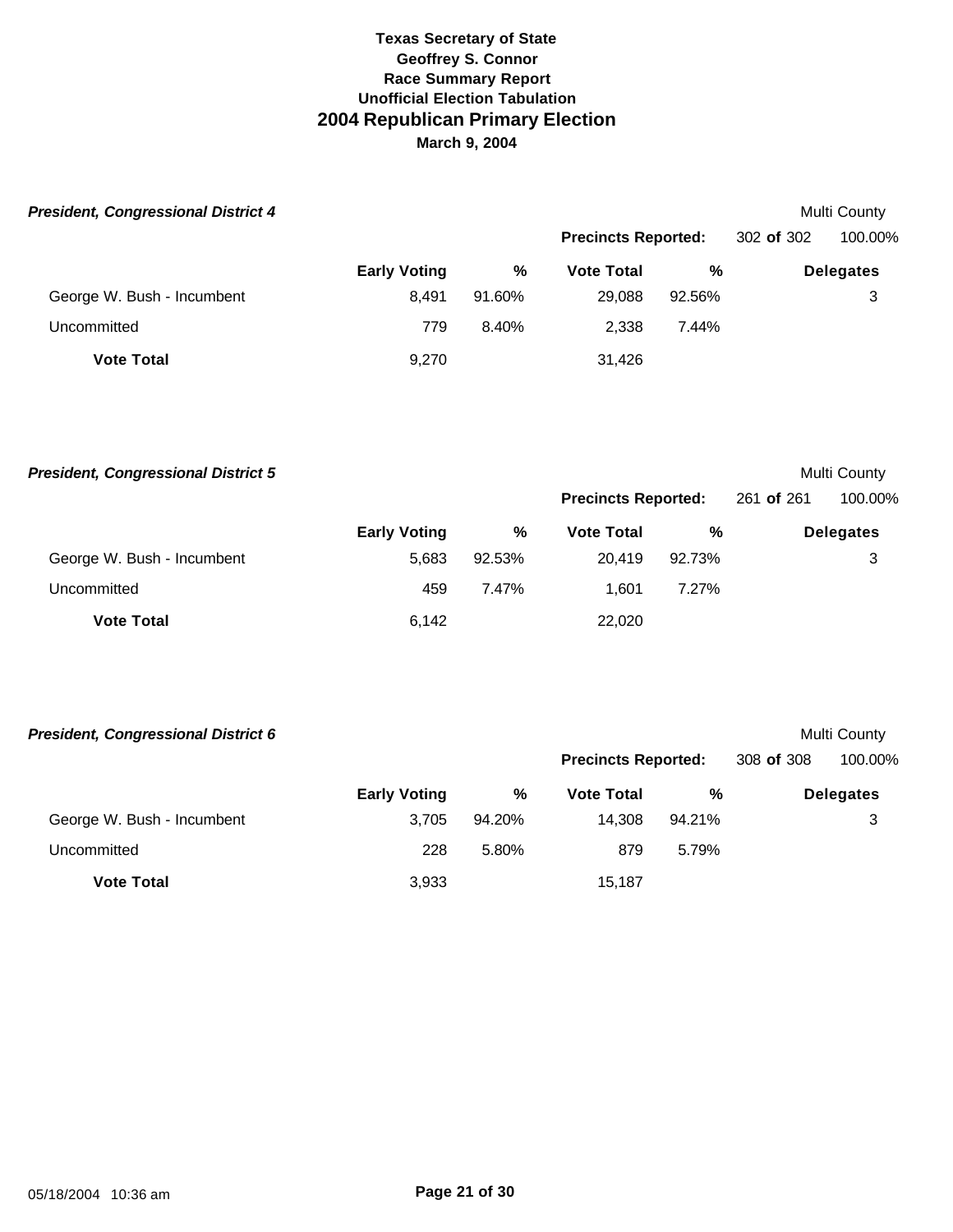| <b>President, Congressional District 7</b> |                     |          |                   |                            |  | Single County    |
|--------------------------------------------|---------------------|----------|-------------------|----------------------------|--|------------------|
|                                            |                     |          |                   | <b>Precincts Reported:</b> |  | 100.00%          |
|                                            | <b>Early Voting</b> | %        | <b>Vote Total</b> | %                          |  | <b>Delegates</b> |
| George W. Bush - Incumbent                 | 0                   | $0.00\%$ | 0                 | $0.00\%$                   |  |                  |
| Uncommitted                                | 0                   | $0.00\%$ | 0                 | $0.00\%$                   |  |                  |
| <b>Vote Total</b>                          | 0                   |          | 0                 |                            |  |                  |

| <b>President, Congressional District 8</b> |                     |        |                            |          |            | Multi County     |
|--------------------------------------------|---------------------|--------|----------------------------|----------|------------|------------------|
|                                            |                     |        | <b>Precincts Reported:</b> |          | 257 of 257 | 100.00%          |
|                                            | <b>Early Voting</b> | %      | <b>Vote Total</b>          | %        |            | <b>Delegates</b> |
| George W. Bush - Incumbent                 | 10.254              | 90.39% | 28.500                     | 90.98%   |            | 3                |
| Uncommitted                                | 1.090               | 9.61%  | 2.826                      | $9.02\%$ |            |                  |
| <b>Vote Total</b>                          | 11,344              |        | 31,326                     |          |            |                  |

| <b>President, Congressional District 9</b> |                     |        |                            |        |            | Multi County     |
|--------------------------------------------|---------------------|--------|----------------------------|--------|------------|------------------|
|                                            |                     |        | <b>Precincts Reported:</b> |        | 146 of 146 | 100.00%          |
|                                            | <b>Early Voting</b> | $\%$   | <b>Vote Total</b>          | %      |            | <b>Delegates</b> |
| George W. Bush - Incumbent                 | 178                 | 95.70% | 768                        | 92.53% |            | 3                |
| Uncommitted                                | 8                   | 4.30%  | 62                         | 7.47%  |            |                  |
| <b>Vote Total</b>                          | 186                 |        | 830                        |        |            |                  |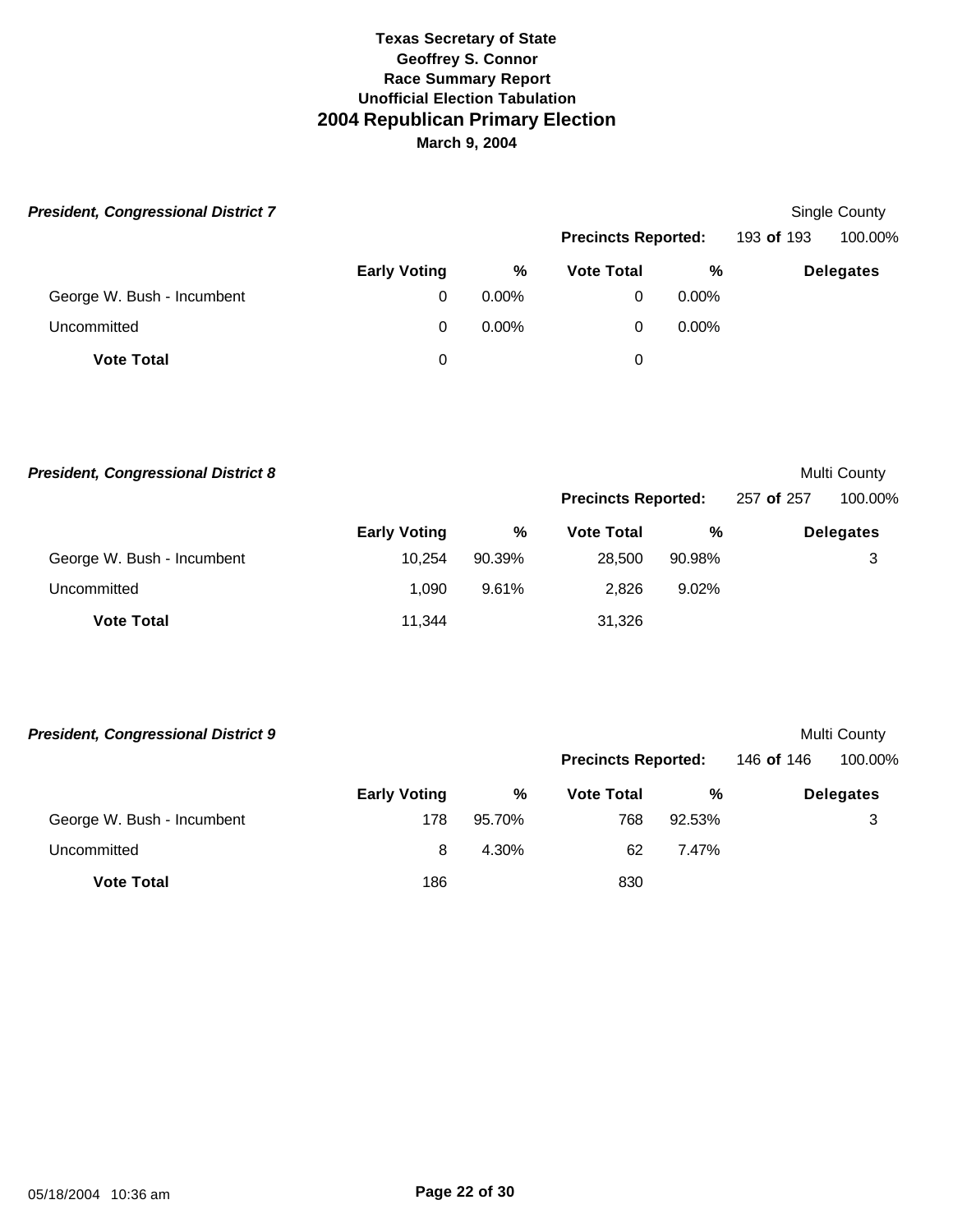| <b>President, Congressional District 10</b> |                     |        |                            |        |            | Single County    |
|---------------------------------------------|---------------------|--------|----------------------------|--------|------------|------------------|
|                                             |                     |        | <b>Precincts Reported:</b> |        | 234 of 234 | 100.00%          |
|                                             | <b>Early Voting</b> | %      | <b>Vote Total</b>          | %      |            | <b>Delegates</b> |
| George W. Bush - Incumbent                  | 5.566               | 89.66% | 19,653                     | 91.05% |            | 3                |
| Uncommitted                                 | 642                 | 10.34% | 1.932                      | 8.95%  |            |                  |
| <b>Vote Total</b>                           | 6,208               |        | 21,585                     |        |            |                  |

| <b>President, Congressional District 11</b> |                     |        |                            |        |            | Multi County     |
|---------------------------------------------|---------------------|--------|----------------------------|--------|------------|------------------|
|                                             |                     |        | <b>Precincts Reported:</b> |        | 363 of 363 | 100.00%          |
|                                             | <b>Early Voting</b> | %      | <b>Vote Total</b>          | %      |            | <b>Delegates</b> |
| George W. Bush - Incumbent                  | 19.936              | 93.39% | 50.917                     | 93.13% |            | 3                |
| Uncommitted                                 | 1.412               | 6.61%  | 3.758                      | 6.87%  |            |                  |
| <b>Vote Total</b>                           | 21,348              |        | 54,675                     |        |            |                  |

| <b>President, Congressional District 12</b> |                     |        |                            |        |            | Multi County     |
|---------------------------------------------|---------------------|--------|----------------------------|--------|------------|------------------|
|                                             |                     |        | <b>Precincts Reported:</b> |        | 282 of 282 | 100.00%          |
|                                             | <b>Early Voting</b> | %      | <b>Vote Total</b>          | %      |            | <b>Delegates</b> |
| George W. Bush - Incumbent                  | 4.866               | 90.72% | 17.802                     | 91.83% |            | 3                |
| Uncommitted                                 | 498                 | 9.28%  | 1.583                      | 8.17%  |            |                  |
| <b>Vote Total</b>                           | 5.364               |        | 19.385                     |        |            |                  |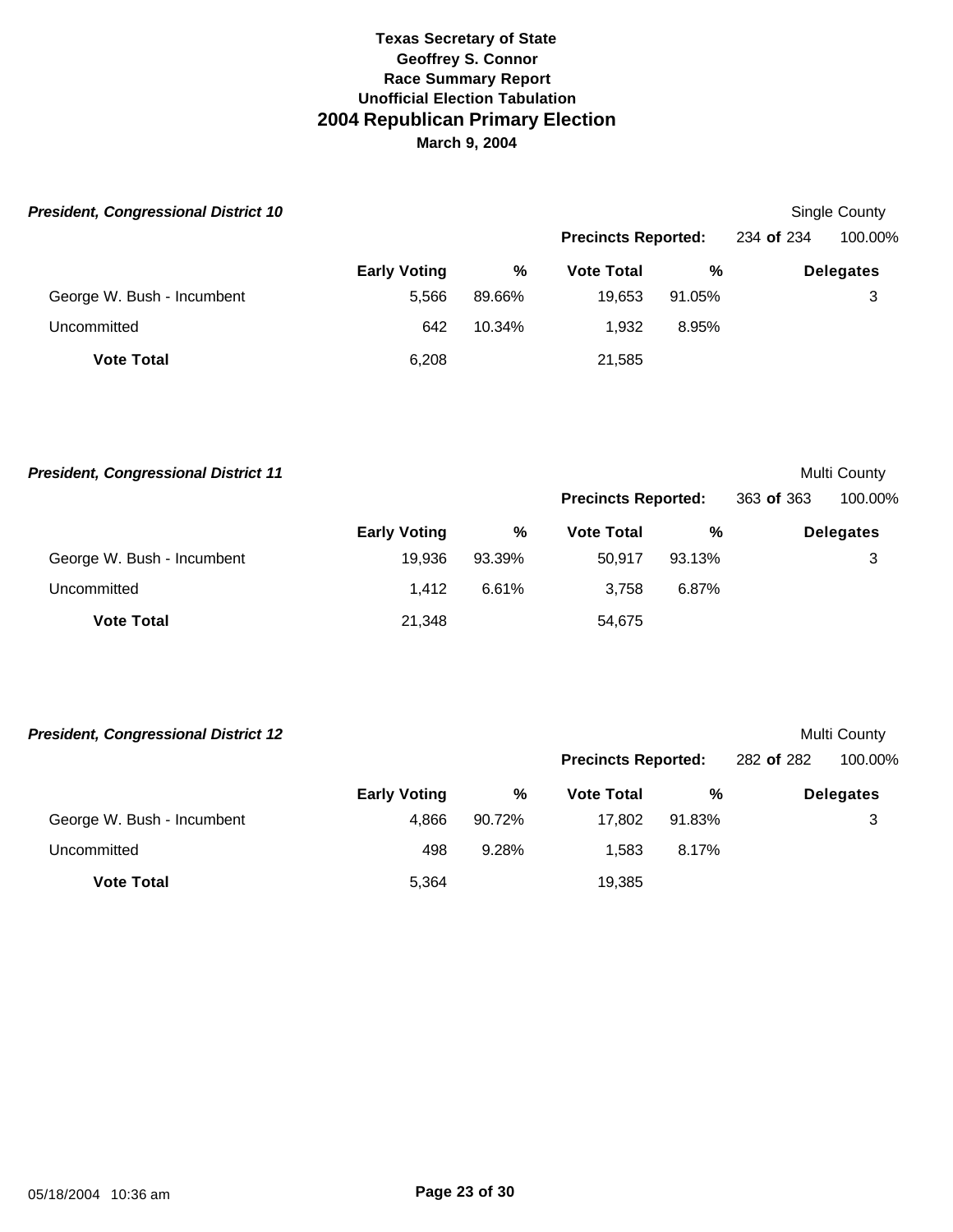| <b>President, Congressional District 13</b> |                     |        |                            |        |            | Multi County     |
|---------------------------------------------|---------------------|--------|----------------------------|--------|------------|------------------|
|                                             |                     |        | <b>Precincts Reported:</b> |        | 326 of 326 | 100.00%          |
|                                             | <b>Early Voting</b> | %      | <b>Vote Total</b>          | %      |            | <b>Delegates</b> |
| George W. Bush - Incumbent                  | 12.324              | 90.91% | 41.780                     | 91.03% |            | 3                |
| Uncommitted                                 | 1.233               | 9.09%  | 4.117                      | 8.97%  |            |                  |
| <b>Vote Total</b>                           | 13,557              |        | 45,897                     |        |            |                  |

| <b>President, Congressional District 14</b> |                     |        |                            |        |            | Multi County     |
|---------------------------------------------|---------------------|--------|----------------------------|--------|------------|------------------|
|                                             |                     |        | <b>Precincts Reported:</b> |        | 287 of 287 | 100.00%          |
|                                             | <b>Early Voting</b> | %      | <b>Vote Total</b>          | %      |            | <b>Delegates</b> |
| George W. Bush - Incumbent                  | 9.263               | 91.08% | 24.546                     | 91.68% |            | 3                |
| Uncommitted                                 | 907                 | 8.92%  | 2.229                      | 8.32%  |            |                  |
| <b>Vote Total</b>                           | 10,170              |        | 26,775                     |        |            |                  |

| <b>President, Congressional District 15</b> |                     |        |                            |        |            | Multi County     |
|---------------------------------------------|---------------------|--------|----------------------------|--------|------------|------------------|
|                                             |                     |        | <b>Precincts Reported:</b> |        | 274 of 274 | 100.00%          |
|                                             | <b>Early Voting</b> | %      | <b>Vote Total</b>          | %      |            | <b>Delegates</b> |
| George W. Bush - Incumbent                  | 1.529               | 93.12% | 6.835                      | 93.77% |            | 3                |
| Uncommitted                                 | 113                 | 6.88%  | 454                        | 6.23%  |            |                  |
| <b>Vote Total</b>                           | 1.642               |        | 7,289                      |        |            |                  |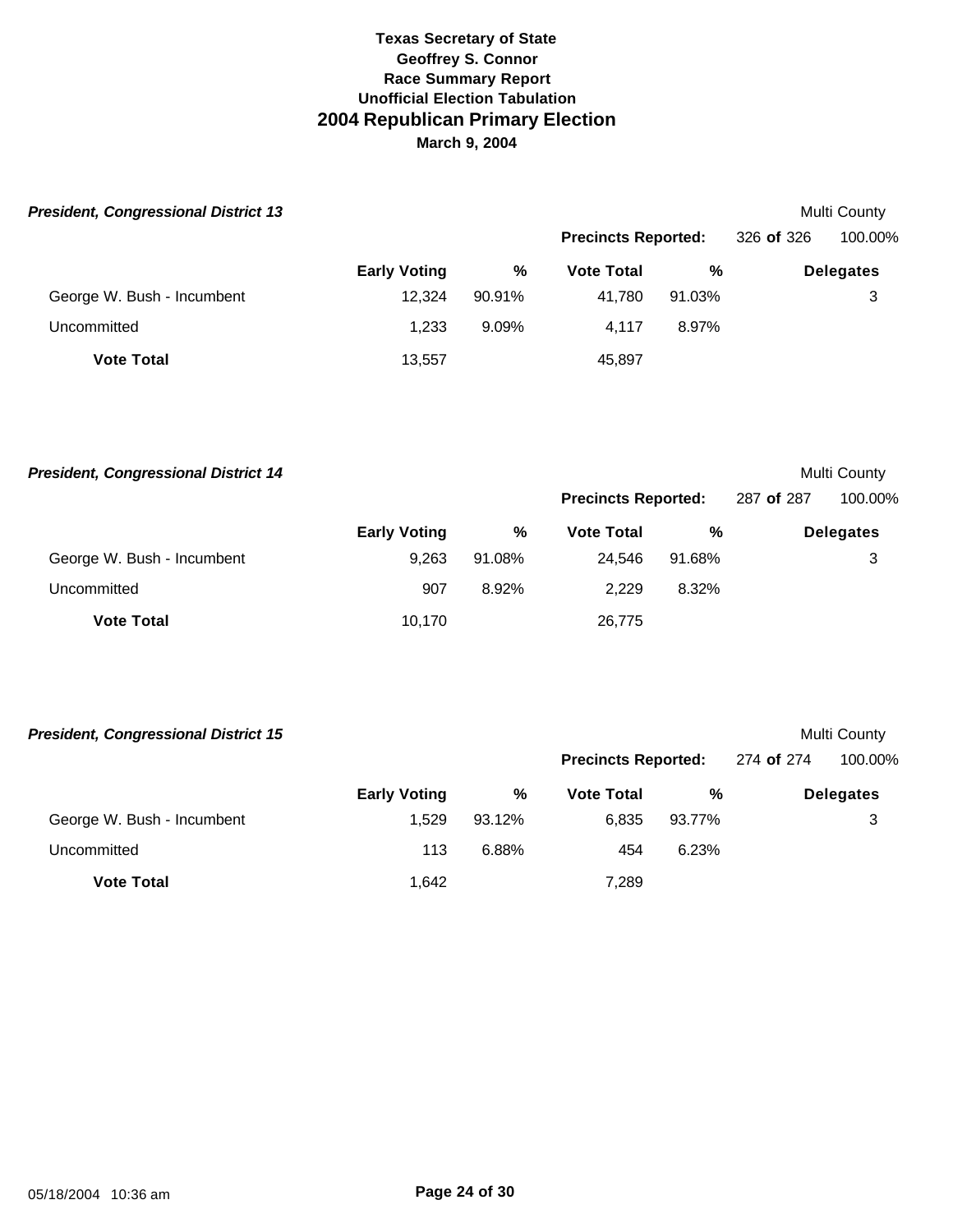| <b>President, Congressional District 16</b> |                     |        |                            |        |            | <b>Single County</b> |
|---------------------------------------------|---------------------|--------|----------------------------|--------|------------|----------------------|
|                                             |                     |        | <b>Precincts Reported:</b> |        | 162 of 162 | 100.00%              |
|                                             | <b>Early Voting</b> | %      | <b>Vote Total</b>          | %      |            | <b>Delegates</b>     |
| George W. Bush - Incumbent                  | 3,180               | 94.08% | 7.657                      | 94.47% |            | 3                    |
| Uncommitted                                 | 200                 | 5.92%  | 448                        | 5.53%  |            |                      |
| <b>Vote Total</b>                           | 3,380               |        | 8,105                      |        |            |                      |

| <b>President, Congressional District 17</b> |                     |        |                            |        |            | Multi County     |
|---------------------------------------------|---------------------|--------|----------------------------|--------|------------|------------------|
|                                             |                     |        | <b>Precincts Reported:</b> |        | 322 of 322 | 100.00%          |
|                                             | <b>Early Voting</b> | %      | <b>Vote Total</b>          | %      |            | <b>Delegates</b> |
| George W. Bush - Incumbent                  | 9.170               | 92.76% | 35.261                     | 92.68% |            | 3                |
| Uncommitted                                 | 716                 | 7.24%  | 2.784                      | 7.32%  |            |                  |
| <b>Vote Total</b>                           | 9.886               |        | 38,045                     |        |            |                  |

| <b>President, Congressional District 18</b> |                     |          |                   |                            |  | Single County    |
|---------------------------------------------|---------------------|----------|-------------------|----------------------------|--|------------------|
|                                             |                     |          |                   | <b>Precincts Reported:</b> |  | 100.00%          |
|                                             | <b>Early Voting</b> | %        | <b>Vote Total</b> | %                          |  | <b>Delegates</b> |
| George W. Bush - Incumbent                  | 0                   | $0.00\%$ | 0                 | $0.00\%$                   |  |                  |
| Uncommitted                                 | 0                   | $0.00\%$ | 0                 | $0.00\%$                   |  |                  |
| <b>Vote Total</b>                           | 0                   |          | 0                 |                            |  |                  |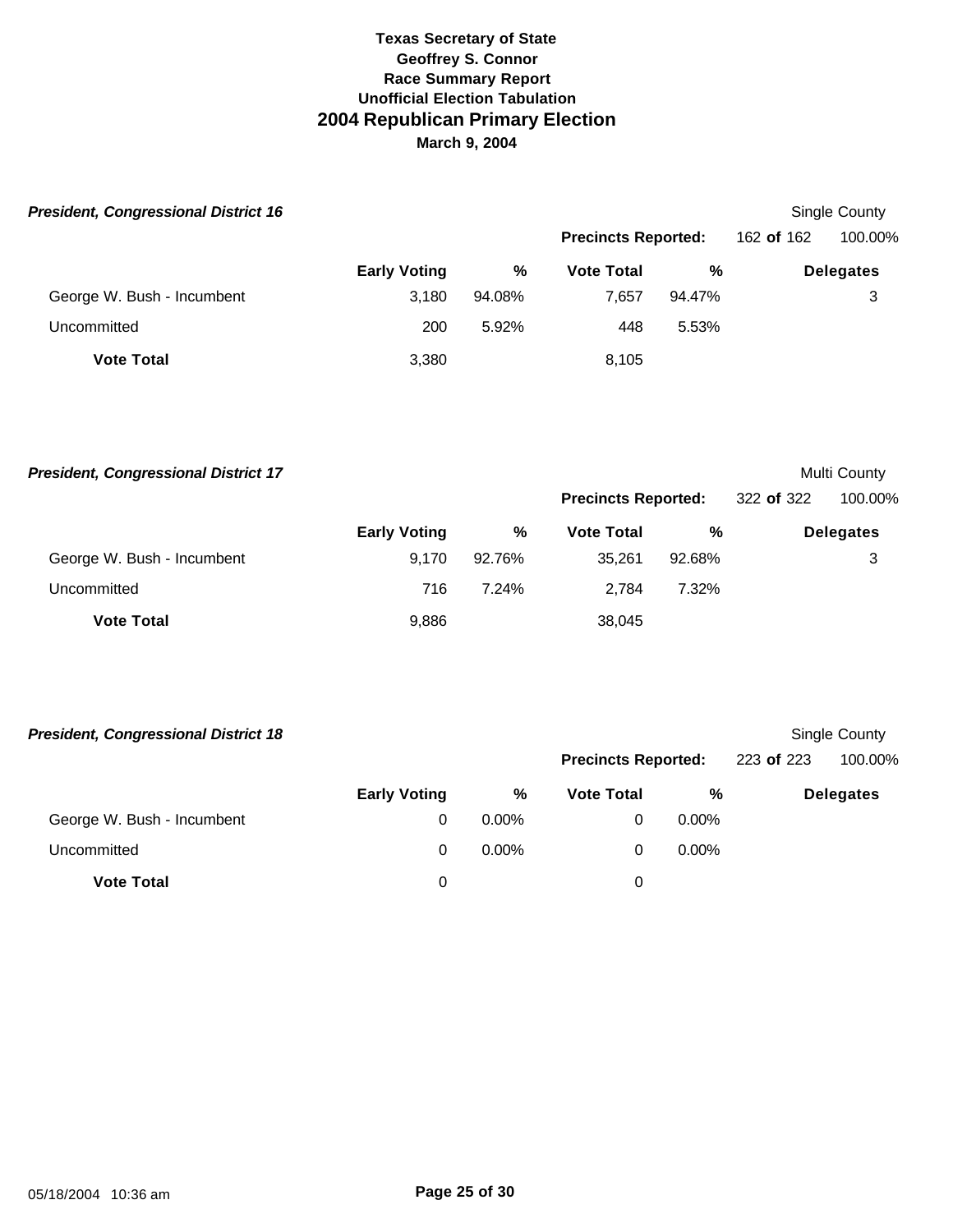| <b>President, Congressional District 19</b> |                     |        |                            |        |            | Multi County     |
|---------------------------------------------|---------------------|--------|----------------------------|--------|------------|------------------|
|                                             |                     |        | <b>Precincts Reported:</b> |        | 296 of 296 | 100.00%          |
|                                             | <b>Early Voting</b> | %      | <b>Vote Total</b>          | %      |            | <b>Delegates</b> |
| George W. Bush - Incumbent                  | 10.671              | 94.19% | 29,622                     | 94.07% |            | 3                |
| Uncommitted                                 | 658                 | 5.81%  | 1.866                      | 5.93%  |            |                  |
| <b>Vote Total</b>                           | 11,329              |        | 31,488                     |        |            |                  |

| <b>President, Congressional District 20</b> |                     |        |                            |        |            | Single County    |
|---------------------------------------------|---------------------|--------|----------------------------|--------|------------|------------------|
|                                             |                     |        | <b>Precincts Reported:</b> |        | 304 of 304 | 100.00%          |
|                                             | <b>Early Voting</b> | %      | <b>Vote Total</b>          | %      |            | <b>Delegates</b> |
| George W. Bush - Incumbent                  |                     | 50.00% | 5.525                      | 94.24% |            | 3                |
| Uncommitted                                 |                     | 50.00% | 338                        | 5.76%  |            |                  |
| <b>Vote Total</b>                           | 2                   |        | 5,863                      |        |            |                  |

| <b>President, Congressional District 21</b> |                     |        |                            |        |            | Multi County     |
|---------------------------------------------|---------------------|--------|----------------------------|--------|------------|------------------|
|                                             |                     |        | <b>Precincts Reported:</b> |        | 314 of 314 | 100.00%          |
|                                             | <b>Early Voting</b> | %      | <b>Vote Total</b>          | %      |            | <b>Delegates</b> |
| George W. Bush - Incumbent                  | 6.960               | 93.86% | 30.444                     | 93.51% |            | 3                |
| Uncommitted                                 | 455                 | 6.14%  | 2.112                      | 6.49%  |            |                  |
| <b>Vote Total</b>                           | 7,415               |        | 32,556                     |        |            |                  |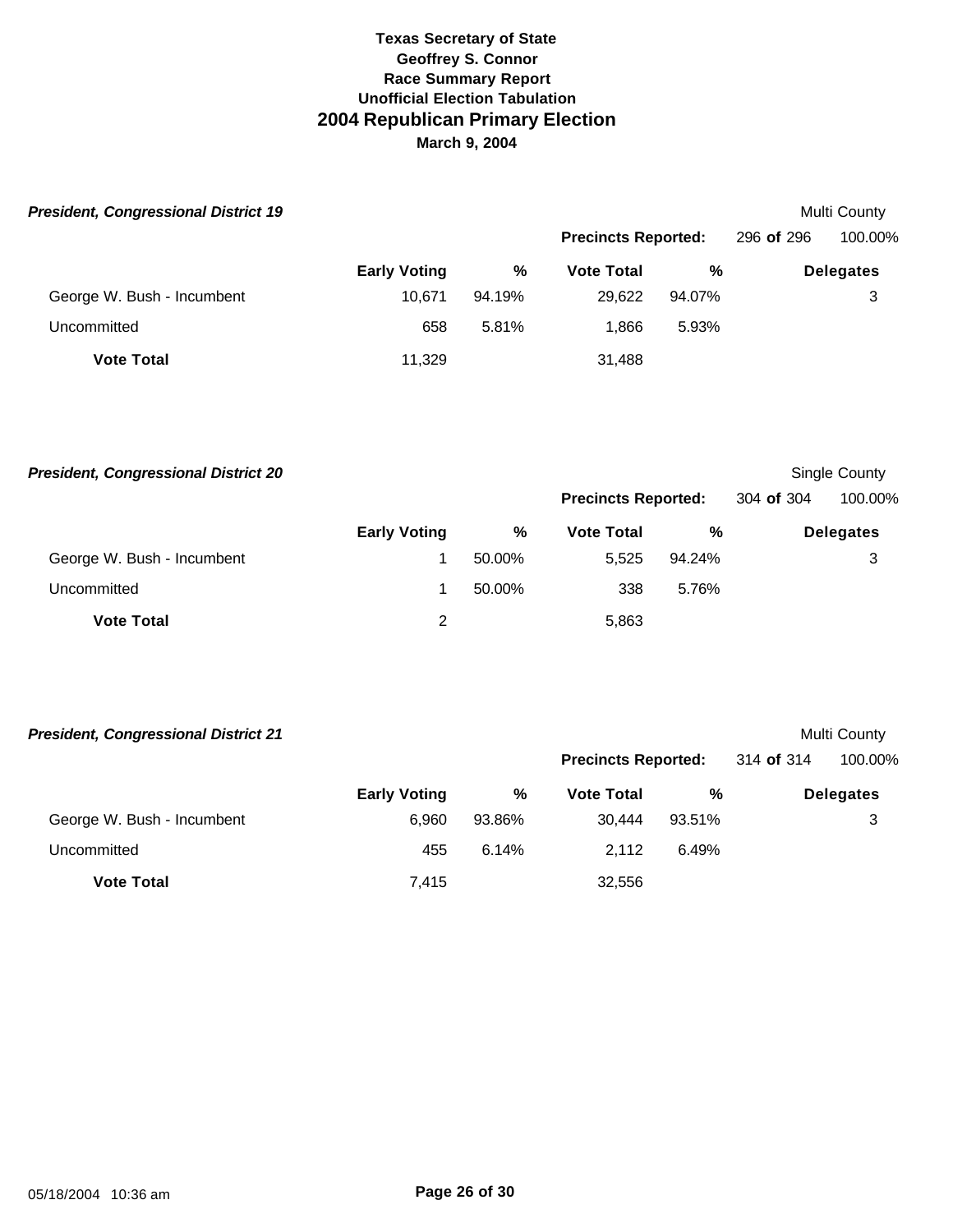| <b>President, Congressional District 22</b> |                     |        |                            |        |            | Multi County     |
|---------------------------------------------|---------------------|--------|----------------------------|--------|------------|------------------|
|                                             |                     |        | <b>Precincts Reported:</b> |        | 216 of 216 | 100.00%          |
|                                             | <b>Early Voting</b> | %      | <b>Vote Total</b>          | %      |            | <b>Delegates</b> |
| George W. Bush - Incumbent                  | 6.838               | 90.38% | 12.426                     | 91.59% |            | 3                |
| Uncommitted                                 | 728                 | 9.62%  | 1.141                      | 8.41%  |            |                  |
| <b>Vote Total</b>                           | 7,566               |        | 13,567                     |        |            |                  |

| <b>President, Congressional District 23</b> |                     |          |                            |        |            | Multi County     |
|---------------------------------------------|---------------------|----------|----------------------------|--------|------------|------------------|
|                                             |                     |          | <b>Precincts Reported:</b> |        | 296 of 296 | 100.00%          |
|                                             | <b>Early Voting</b> | %        | <b>Vote Total</b>          | %      |            | <b>Delegates</b> |
| George W. Bush - Incumbent                  | 4.507               | 90.89%   | 22.317                     | 91.20% |            | 3                |
| Uncommitted                                 | 452                 | $9.11\%$ | 2.153                      | 8.80%  |            |                  |
| <b>Vote Total</b>                           | 4.959               |          | 24.470                     |        |            |                  |

| <b>President, Congressional District 24</b> |                     |        |                            |        |            | Multi County     |
|---------------------------------------------|---------------------|--------|----------------------------|--------|------------|------------------|
|                                             |                     |        | <b>Precincts Reported:</b> |        | 230 of 230 | 100.00%          |
|                                             | <b>Early Voting</b> | %      | <b>Vote Total</b>          | %      |            | <b>Delegates</b> |
| George W. Bush - Incumbent                  | 3.755               | 94.85% | 11.578                     | 93.67% |            | 3                |
| Uncommitted                                 | 204                 | 5.15%  | 783                        | 6.33%  |            |                  |
| <b>Vote Total</b>                           | 3,959               |        | 12.361                     |        |            |                  |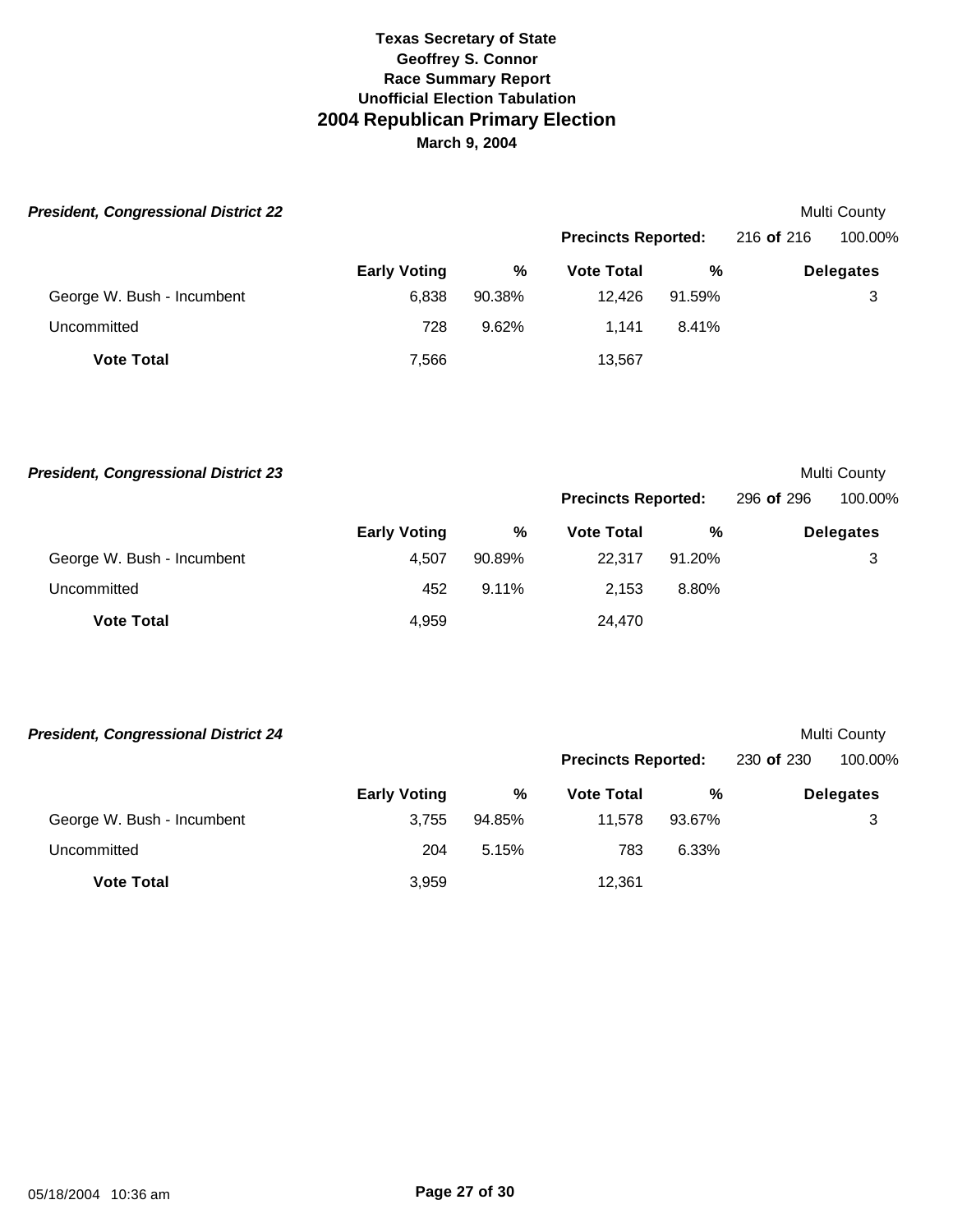| <b>President, Congressional District 25</b> |                     |        |                            |          |            | Multi County     |
|---------------------------------------------|---------------------|--------|----------------------------|----------|------------|------------------|
|                                             |                     |        | <b>Precincts Reported:</b> |          | 205 of 205 | 100.00%          |
|                                             | <b>Early Voting</b> | %      | <b>Vote Total</b>          | %        |            | <b>Delegates</b> |
| George W. Bush - Incumbent                  | 1.485               | 93.05% | 4,997                      | 92.78%   |            | 3                |
| Uncommitted                                 | 111                 | 6.95%  | 389                        | $7.22\%$ |            |                  |
| <b>Vote Total</b>                           | 1,596               |        | 5,386                      |          |            |                  |

| <b>President, Congressional District 26</b> |                     |        |                            |        |            | Multi County     |
|---------------------------------------------|---------------------|--------|----------------------------|--------|------------|------------------|
|                                             |                     |        | <b>Precincts Reported:</b> |        | 251 of 251 | 100.00%          |
|                                             | <b>Early Voting</b> | %      | <b>Vote Total</b>          | %      |            | <b>Delegates</b> |
| George W. Bush - Incumbent                  | 5.547               | 89.14% | 17.859                     | 88.78% |            | 3                |
| Uncommitted                                 | 676                 | 10.86% | 2.257                      | 11.22% |            |                  |
| <b>Vote Total</b>                           | 6.223               |        | 20.116                     |        |            |                  |

| <b>President, Congressional District 27</b> |                     |        |                            |        |            | Multi County     |
|---------------------------------------------|---------------------|--------|----------------------------|--------|------------|------------------|
|                                             |                     |        | <b>Precincts Reported:</b> |        | 233 of 233 | 100.00%          |
|                                             | <b>Early Voting</b> | %      | <b>Vote Total</b>          | %      |            | <b>Delegates</b> |
| George W. Bush - Incumbent                  | 2.018               | 96.05% | 4.653                      | 96.52% |            | 3                |
| Uncommitted                                 | 83                  | 3.95%  | 168                        | 3.48%  |            |                  |
| <b>Vote Total</b>                           | 2.101               |        | 4.821                      |        |            |                  |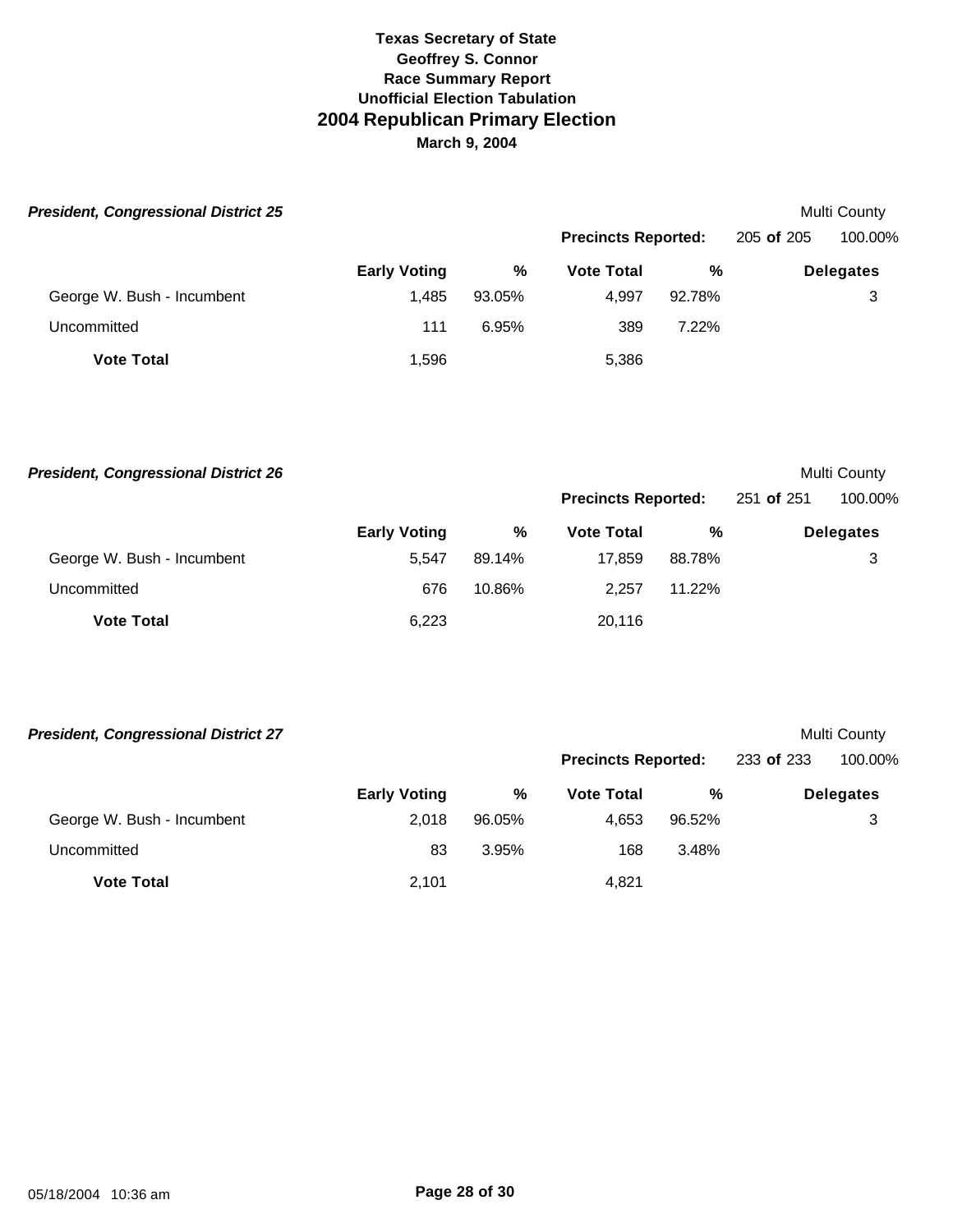| <b>President, Congressional District 28</b> |                     |        |                            |        |            | Multi County     |
|---------------------------------------------|---------------------|--------|----------------------------|--------|------------|------------------|
|                                             |                     |        | <b>Precincts Reported:</b> |        | 242 of 242 | 100.00%          |
|                                             | <b>Early Voting</b> | %      | <b>Vote Total</b>          | %      |            | <b>Delegates</b> |
| George W. Bush - Incumbent                  | 2,829               | 90.59% | 10.055                     | 92.25% |            | 3                |
| Uncommitted                                 | 294                 | 9.41%  | 845                        | 7.75%  |            |                  |
| <b>Vote Total</b>                           | 3,123               |        | 10.900                     |        |            |                  |

| <b>President, Congressional District 29</b> |                     |          |                            |          |            | Single County    |
|---------------------------------------------|---------------------|----------|----------------------------|----------|------------|------------------|
|                                             |                     |          | <b>Precincts Reported:</b> |          | 156 of 156 | 100.00%          |
|                                             | <b>Early Voting</b> | %        | <b>Vote Total</b>          | %        |            | <b>Delegates</b> |
| George W. Bush - Incumbent                  | 0                   | $0.00\%$ | 0                          | $0.00\%$ |            |                  |
| Uncommitted                                 | 0                   | $0.00\%$ | 0                          | $0.00\%$ |            |                  |
| <b>Vote Total</b>                           | 0                   |          | 0                          |          |            |                  |

| <b>President, Congressional District 30</b> |                     |        |                            |        | Multi County |                  |
|---------------------------------------------|---------------------|--------|----------------------------|--------|--------------|------------------|
|                                             |                     |        | <b>Precincts Reported:</b> |        | 241 of 241   | 100.00%          |
|                                             | <b>Early Voting</b> | %      | <b>Vote Total</b>          | %      |              | <b>Delegates</b> |
| George W. Bush - Incumbent                  | 960                 | 94.03% | 2.852                      | 92.45% |              | 3                |
| Uncommitted                                 | 61                  | 5.97%  | 233                        | 7.55%  |              |                  |
| <b>Vote Total</b>                           | 1.021               |        | 3,085                      |        |              |                  |